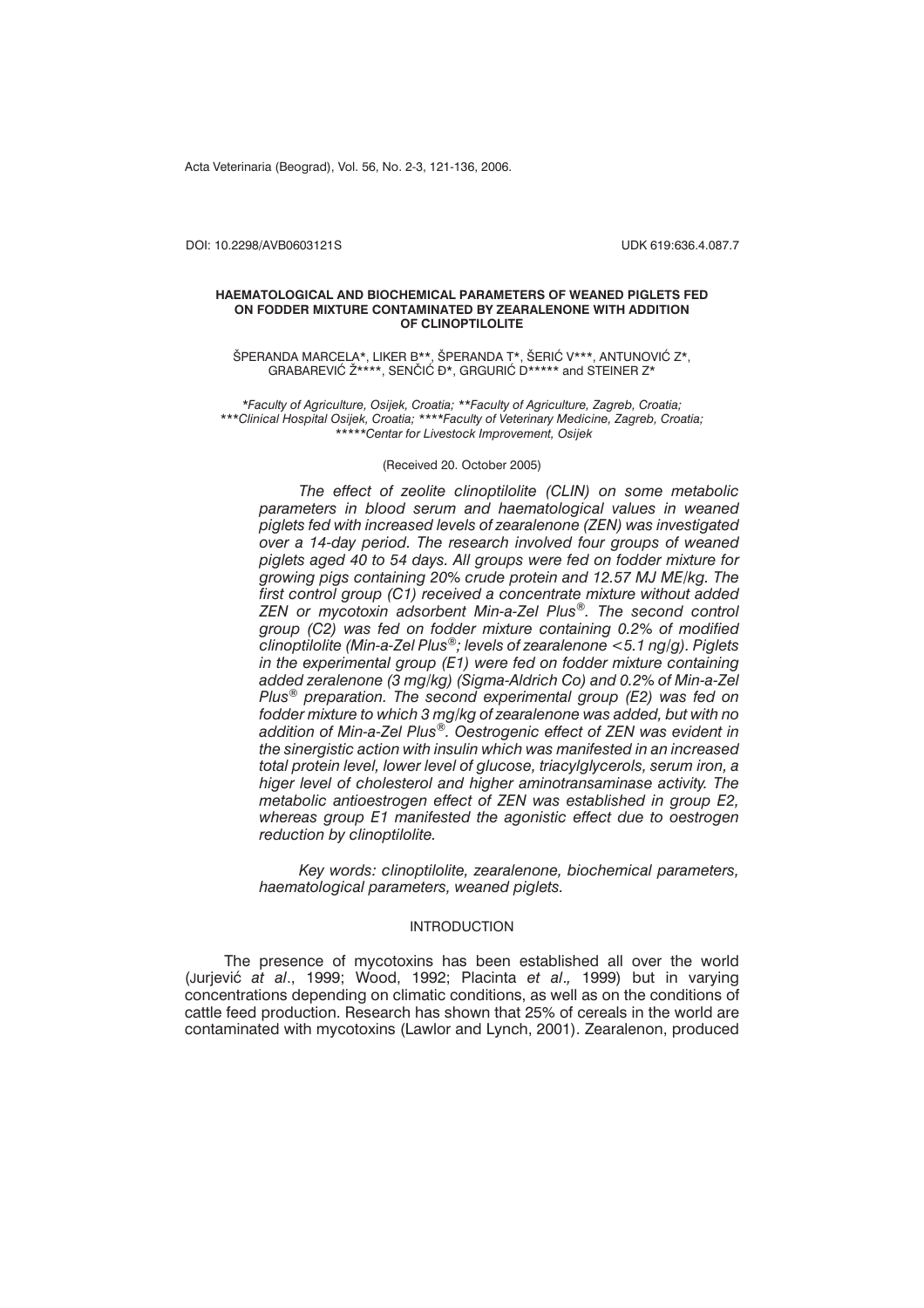by fungi of the species *Fusarium*, is a non-steroid oestrogen which is often found in maize, oats, barley, and wheat grants, as well as in cattle feed mixtures (Bauer *et al*., 1980). The grains are contaminated in the field at an optimum temperature of 18-24  $\degree$ C, and at a relative humidity of over 71%. In the organism biotransformation takes place in the liver and the digestive system and is the result of the activity of tissue enzymes and microflora (Galtier, 1999; Yiannikouris and Jouany, 2002). Zearalenon shows an affinity for oestrogen receptors (Powell-Jones *et al*., 1981; Mueller *et al*., 2004). Consequently, its effect is primarily linked to reproductive organs, although its influence on the hypothalamus and pituitary gland has also been established (Kitagawa *et al*., 1982). It is secreted through the gall bladder (65%), urine (21%), faeces (Gaumy *et al.*, 2001) and milk (Hagler *et al*., 1980). Following competitive binding to oestrogen receptors (ER) the synthesis of proteins is increased and proliferation of cells is induced, resulting in an increase of organ mass (anabolic effect). It is believed that its effect may not be restricted to oestrogen receptors alone (Murata *et al*., 2002), since it has been established that oestrogen, as well as phytoestrogens genestein and quercetin, are able to stimulate gene expression independent from classical ERs (Maggiolini *et al*., 2004). Acute toxicity was not found but lower concentrations can cause macroscopic changes in the ovaries (Gaumy *et al*., 2001; Zöllner *et al*., 2002; Yiannikouris and Jouany, 2002); swelling of pudenda in young gilts, changes in the external parts of sex organs of new-born and suckling pigs (Dacasto *et al*., 1995; Alexopoulos, 2001) and are the primary cause of rectum prolapse in pigs (Perfumo *et al*., 2002), and result in unfavourable effects on maturing oocytes and on embryo cultures in pigs (Alm *et al*., 2001). The development of early mastopathy in children is linked to the effect of zearalenone present in cereals (Szuets *et al*., 1997). A positive effect of the addition of organozeolite to the feed for piglets has been established (Stojić *et al.*, 1998), sows and gilts (Kyriakis *et al.*, 2002; Papaioannou *et al*., 2002), and diary cows (Enemark *et al*., 2003). Good adsorption abilities of aluminosilicate for ZEN *in vitro* have also been determined (Toma{evi}-^anovi} Magdalena *et al*., 2003; Döll *et al*., 2004).

The aim of this study was to assess the influence of zearalenone on the general condition of organs and the organism as a whole, as well as on the metabolic status of pigs as the species most susceptible to its effects. Interest also focused on the possible reduction of its detrimental effect through the application of clinoptilolite, based on certain biochemical and haematological values and histological results.

## MATERIALS AND METHODS

## *Animals and feeding*

The research involved four groups of weaned piglets aged 40 to 54 days. All groups were fed on fodder mixture for growing pigs containing 20% crude protein and 12.57 MJ ME/kg. Each group comprised 5 female piglets bred from five sows and two boars. The first control group (C1) received a concentrate mixture without added ZEN, or mycotoxin adsorbent Min-a-Zel Plus®. The second control group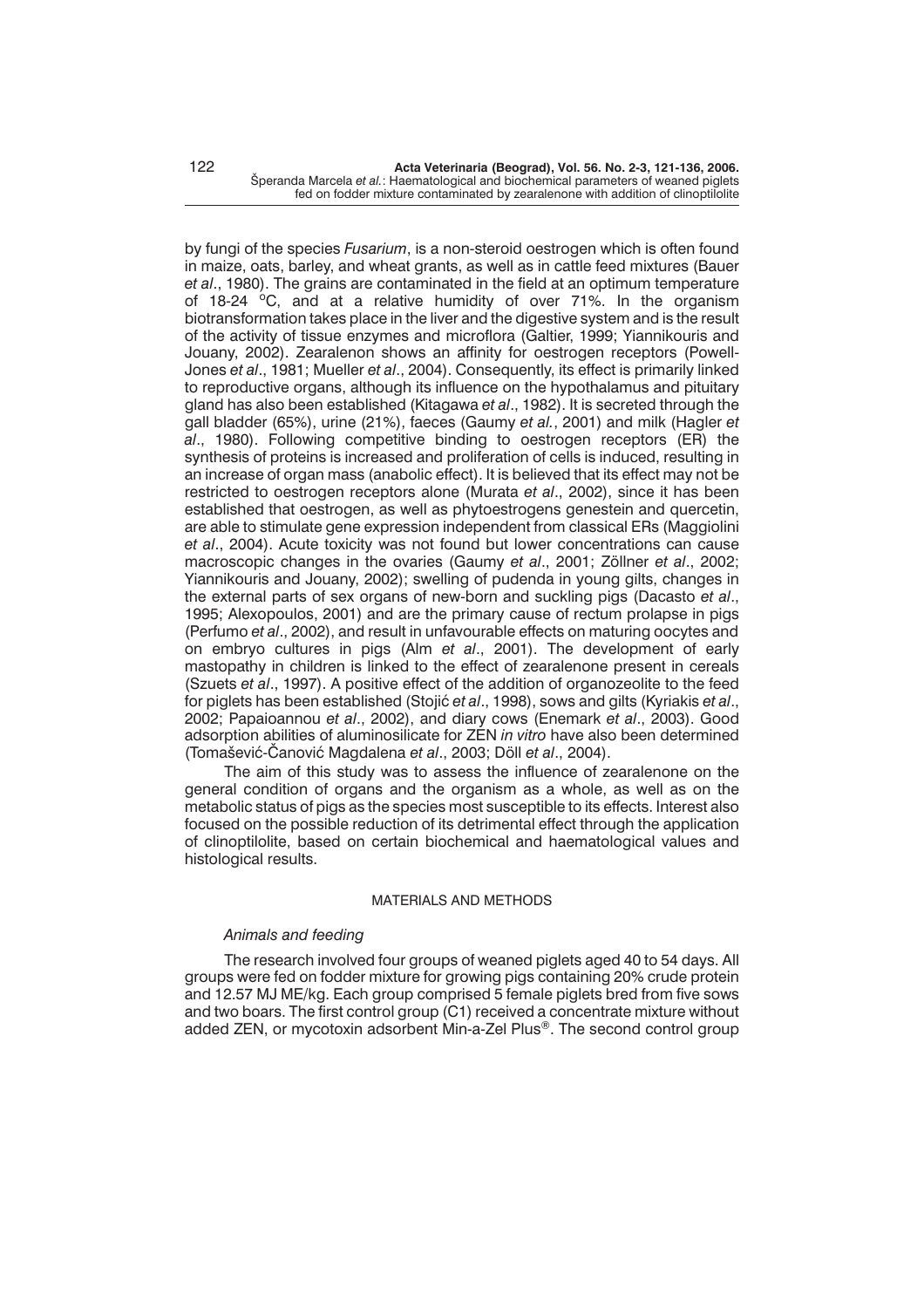(C2) was fed on fodder mixture containing 0.2% of modified clinoptilolite (Min-a-Zel Plus<sup>®</sup>; levels of zearalenone <5.1 ng/g). Piglets in the experimental group (E1) were fed on fodder mixture containing an addition of 3 mg/kg concentration of zearalenone (Sigma-Aldrich Co) and 0.2% of Min-a-Zel Plus<sup>®</sup> preparation. The second experimental group (E2) was fed on fodder mixture to which 3 mg/kg of zearalenone was added, but with no addition of Min-a-Zel Plus®. Composition of Min-a-Zel Plus<sup>®</sup> is shown in Table 1; cation exchange capacity was 160 +/-10 meg/100 g (Tomašević-Čanović et al., 2000).

Table 1 Chemical composition of the Min-a-Zel Plus<sup>®</sup>, organic modification of the zeolitic mineral-clinoptilolite with a long chain quaternary amonium salt

| Compound                       | wt. (%)       |  |  |  |
|--------------------------------|---------------|--|--|--|
| SiO <sub>2</sub>               | 63-68         |  |  |  |
| Al <sub>2</sub> O <sub>3</sub> | $11 - 14$     |  |  |  |
| Fe <sub>2</sub> O <sub>3</sub> | $0.8 - 2.5$   |  |  |  |
| <b>MnO</b>                     | $0.01 - 0.03$ |  |  |  |
| CaO                            | $2.5 - 4.5$   |  |  |  |
| MgO                            | $0.8 - 1.5$   |  |  |  |
| Na <sub>2</sub> O              | $0.8 - 1.5$   |  |  |  |
| K <sub>2</sub> O               | $1.0 - 2.0$   |  |  |  |
| L.I.                           | 10.5-14.5     |  |  |  |

## *Blood samples, biochemical indicators and blood count*

Blood samples were taken from the animals on the  $8<sup>th</sup>$  and 14<sup>th</sup> day in order to determine haematological values and biochemical indicators. Five millilitre samples for hematological tests were obtained from the *v. Cavae cranialis* using a Venoject® vacutainer into a test tube containing an anticoagulant (EDTA), and 5 ml for biochemical tests. The levels of metabolites (glucose, urea, creatinine, cholesterol, bilirubin, total proteins, albumins, triglycerides), enzyme activities (aspartate amino transferase-AST, alanine aminotransferase-ALT, alkaline phosphatase-ALP, gamaglutamyltransferase-GGT, cholinesterase-CHE**,** creatine kinase-CK, lactate dehydrogenase-LDH and amylase), and mineral levels (iron-Fe) were established using the automatic analyzer Olimpus AU 640.

The number of erythrocytes, leukocytes, trombocytes, levels of haemoglobin and haematocrit were established using the Symex SF-3000 automatic counter. Blood smears were prepared and stained according to Pappenheim and investigated under a microscope in order to obtain at the differential blood count (Band Neutrophils, Neutrophils, Lymphocytes, Monocytes). The relative ratio of individual cells of leukocytes is given in percentages in relation to their total number.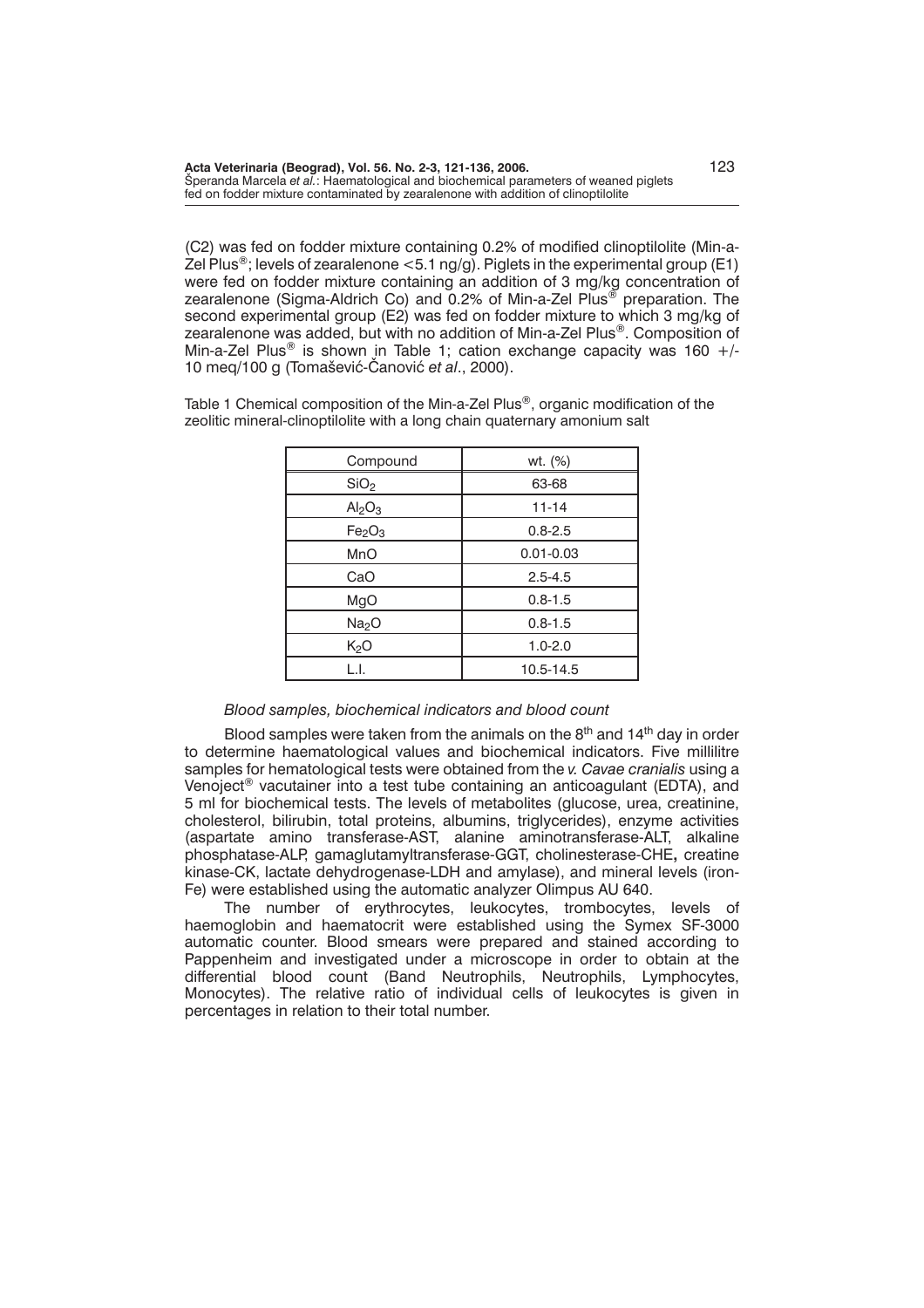### *Pathohistological tests*

Upon the completion of the experiment the animals were euthanized by an intracardial injection of 0.3 ml/kg bw of T61 $^{(R)}$  preparation (Intervet International B. V., Netherlands) and organ samples were taken (ovaries, kidneys, liver, spleen) for pathohistological investigations. Samples were fixed in a 4% solution of paraformaldehyde in a phosphate buffer at room temperature for 48 hours prior to processing. They were dehydrated by immersion into 70%, 96% and 100% alcohol (twice for a period of one hour) and stored overnight in chloroform at 56 °C. The tissues were then placed into a mixture of chloroform and paraplast (1:1) for one hour at 56  $\mathrm{^{\circ}C}$ , and then embedded in paraplast I and paraplast II (for one hour at the same temperature). A microtome was used to cut  $6 \mu m$ -thick sections, which were then fixed onto slides with 2% APES (3-aminopropiltrietoxilene: Sigma, St. Louis, U.S.A.) in acetone. The sections were then cleaned of paraffin by immersion into xylol (2x10 min.), a succession of alcohol concentrations (5 minutes each in 100%, 96%, 80% and 70% concentration), and into distilled water (2 x 5 minutes). The next phase was staining with hemalauneosin and embedding into Canadian balsam. Thus prepared histological slides were studied using a light microscope.

Animals used in this study were maintained in facilities approved by the Croatian Association for Accreditation of Laboratory Animal Care, and in accordance with current regulations and standards issued by the Croatian Ministry of Agriculture.

## *Statistical processing*

The values obtained from studied indicators were processed using the general linear model procedure of the STATISTICA (data analysis software system), version 7.1. (StatSoft, Inc. (2005). Differences between the control and trial groups were statistically tested using repeated measurement model with Duncan's *post hoc* test.

# RESULTS

## *Production indicators and clinical observations*

At the end of the experiment body mass was similar in all groups, although lower body mass was determined in E2 group, but without statistical significance (Table 2). Weaned piglets from control groups (C1 and C2) did not show any signs of oestrogenism. Swelling of pudenda and red mammal complex were found in the group of piglets to which was administrated zearalenone (E2). Piglets from group E1 had lightly redened nipples.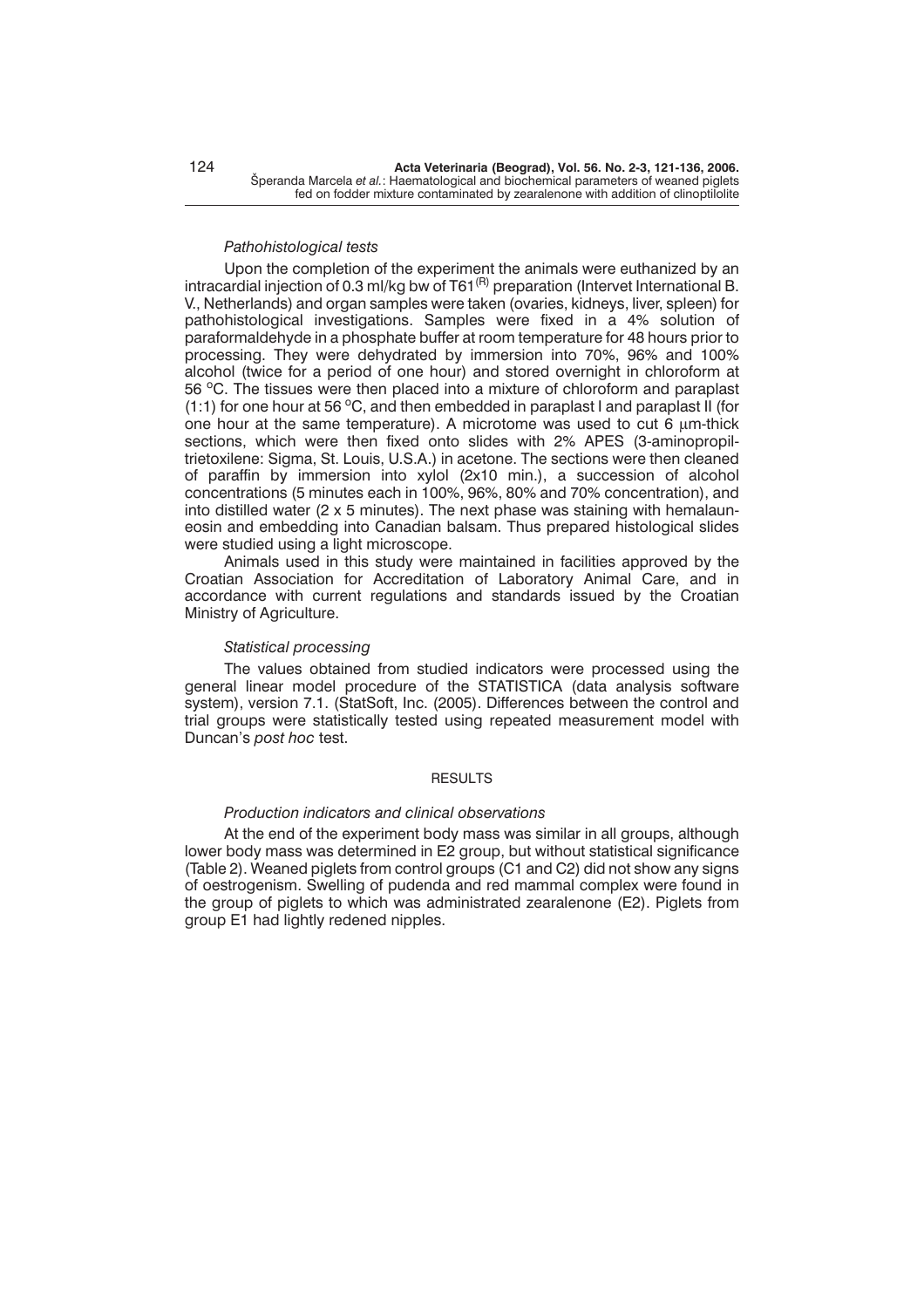|                |   |       |      | Body weight |       |      |
|----------------|---|-------|------|-------------|-------|------|
| Groups         |   | Start |      |             | Final |      |
|                | N | X     | sd   | N           | X     | sd   |
| C <sub>1</sub> | 5 | 13.11 | 1.63 | 5           | 16.49 | 1.46 |
| C <sub>2</sub> | 5 | 13.68 | 1.55 | 5           | 16.93 | 1.76 |
| E1             | 5 | 12.86 | 2.18 | 5           | 16.64 | 1.52 |
| E2             | 5 | 12.71 | 2.05 | 5           | 15.70 | 2.60 |

Table 2 Body weight of weaned piglets fed on fodder mixture contaminated by zearalenone with addition of clinoptilolite Min-a-Zel Plus<sup>®</sup>

C1 – control group, C2 – Min-a Zel Plus®, E1 – ZEN + Min-a-Zel Plus®, E2 – ZEN

### *Biochemical parameters*

According to data presented in Table 3, glucose values in all groups during the observed period were within the parameters of physiological values (Kaneko, 1997). However, a significantly higher (P<0.05) value was established in the control group (C1) on the  $8<sup>th</sup>$  day in relation to experimental E1 and E2 groups, and on the  $14<sup>th</sup>$  day in relation to C2 and E2 groups. Comparing the values between groups it was found that on the 8th day piglets in the E1 group had lower levels of urea in relation to C1 group and higher levels on the  $14<sup>th</sup>$  day in group C1 in relation to C2 group of piglets. The values of triglicerydes were significantly higher (P<0.01) in control group C1 in relation to all tested groups during both tested periods. The values of total proteins were significantly lower (P<0.01) in the control group C1 in relation to other tested groups. Differences between albumin concentrations were not significant, but the higher concentration was determined in C1 group. The level of iron in the serum was significantly lower  $(P<0.01)$  in the group of piglets given the feed mixture with added ZEN (E2) as early as day 8. This trend continued until the end of the experiment.

## *Peripheral blood count*

Results of blood count monitored in the middle and at the end of the experiment show that there was no deviation from physiological values (Table 4). Nevertheless, on the  $8<sup>th</sup>$  day the animals in control group C2 showed an increased level of leucocytes. The highest number of erytrocytes was in C1 group, while hemoglobin and hematocrit concentration were with no statistical significance between groups. MCV was also significantly higher (P<0.01) in the group of piglets which was given ZEN contaminated food (E2) in comparison with the group fed on feed containing Min-a-Zel Plus® and ZEN (E1) and control C1 group. Values of MCHC were significantly lower in C2, E1 and E2 group in comparison with C1 group. Number of trombocytes was significantly higher (P<0.01) in C1 group in comparison with all other groups during both periods of observation. Of the total number of leucocytes on the 8th day of the experiment the participation of segmented leukocytes was higher (P<0.05) in group E1 in relation to C1 group. Participation of lymphocytes and monocytes was higher in group E2, but no significant differences were established.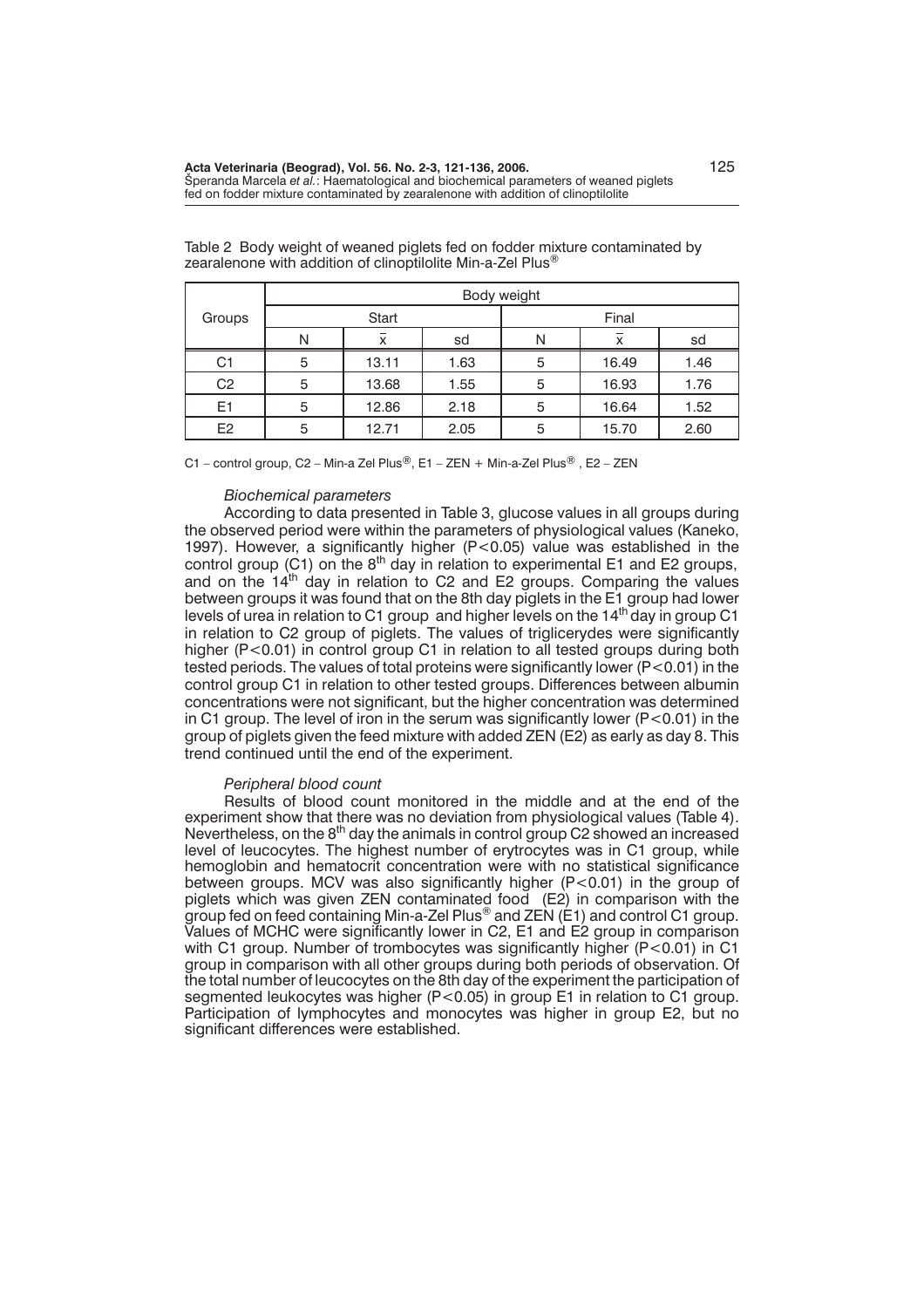|                            |               | contaminated feed in addition of clinoptilolite Min-a-Zel Plus <sup>®</sup> |                                           |                                |                          |
|----------------------------|---------------|-----------------------------------------------------------------------------|-------------------------------------------|--------------------------------|--------------------------|
|                            |               |                                                                             |                                           | Groups                         |                          |
| Indicators                 | <b>Days</b>   | a<br>G                                                                      | C <sub>2b</sub>                           | E1c                            | Е2 <sup>d</sup>          |
|                            |               | $\overline{x}$ $\pm$ SEM                                                    | $\overline{x} \pm \underline{\text{SEM}}$ | $\overline{x}$ $\pm$ SEM       | $\bar{x} \pm$ SEM        |
|                            | $\infty$      | $5.33 \pm 0.37$ *E1, E2                                                     | $4.30 \pm 0.40$                           | $3.92 \pm 0.45*$ <sup>c1</sup> | $3.72 \pm 0.40*$ C1      |
| Glucose, mmol.L-1          | $\frac{1}{4}$ | $5.05 \pm 0.37$ *C2,E2                                                      | $3.58 \pm 0.40*$ C1                       | $4.17 \pm 0.45$                | $3.66 \pm 0.40*$ C1      |
|                            | ∞             | $4.53 \pm 0.40*$ E1                                                         | $5.38 \pm 0.43$                           | $6.17 \pm 0.49*$ <sup>C1</sup> | $5.22 \pm 0.43$          |
| Urea, mmol.L <sup>-1</sup> | $\frac{4}{4}$ | $5.20 \pm 0.40$ *C <sub>2</sub>                                             | $3.60 \pm 0.43$ *C1                       | $4.80 + 0.56$                  | $4.35 \pm 0.49$          |
|                            | ∞             | $62.33 \pm 7.77$                                                            | $69.80 + 8.52$                            | $63.75 \pm 9.52$               | $70.40 \pm 8.52$         |
| Creatinine, umol.L-1       | $\frac{1}{4}$ | 61.16 $\pm$ 7.77                                                            | $45.80 \pm 8.52$                          | $50.50 \pm 9.52$               | $62.50 + 9.52$           |
|                            | $\infty$      | $5.66 \pm 17.59$                                                            | $4.40 \pm 19.27$                          | $4.75 \pm 21.54$               | $4.80 \pm 19.27$         |
| Bilirubin-total, umol.L-1  | $\frac{4}{4}$ | $5.33 \pm 17.59$                                                            | $3.60 \pm 19.27$                          | $3.75 \pm 21.54$               | $5.50 \pm 21.54$         |
|                            | $\infty$      | 48.25±2.52**C2.E1,E2                                                        | $62.20 \pm 2.76***$ C1                    | $58.25 \pm 3.09*E2$ , **C1     | 61.50 $\pm$ 2.76*E1,**C1 |
| Total protein, g.L-1       | $\frac{4}{1}$ | 48.51±2.52*C2,**E2                                                          | $58.38 \pm 2.76^{*}$ C1                   | $54.92 \pm 3.09***$ E2         | 64.42 $\pm$ 2.76** C1.51 |
|                            | $\infty$      | $34.15 \pm 2.77$                                                            | $28.84 \pm 3.03$                          | $30.00 \pm 3.98$               | $27.80 = 3.03$           |
| Albumin, g <sup>-1</sup>   | $\frac{1}{4}$ | $33.45 + 2.77$                                                              | $27.88 \pm 3.03$                          | $29.27 \pm 3.98$               | $29.86 \pm 3.03$         |
|                            | $\infty$      | $1.81 + 0.59$                                                               | $1.93 \pm 0.65$                           | $1.53 \pm 0.72$                | $1.99 \pm 0.65$          |
| Cholesterol, mmol.L-1      | $\frac{4}{4}$ | $1.77 + 0.59$                                                               | $2.55 \pm 0.65$                           | $2.71 \pm 0.89$                | $2.96 \pm 0.65$          |
| Triglyceride, mmol. L-1    | $\infty$      | $1.18 \pm 0.07***$ C2,E1,E2                                                 | $0.46 \pm 0.08***$                        | $0.52 \pm 0.09**$ C1           | $0.33 \pm 0.08***$       |

Table 3 Biochemical values in blood serum of weaned piglets on the 8th and the 14<sup>th</sup> day of trial fed on zearalenone Table 3 Biochemical values in blood serum of weaned piglets on the 8th and the 14<sup>th</sup> day of trial fed on zearalenone

C1 – control, C2 – Min-a Zel Plus®, E1 – ZEN + Min-a-Zel Plus®, E2 – ZEN ; \* P<0.05; \*\* P<0.01<br>aN = 6, 6 for 8<sup>th</sup> and 14<sup>th</sup> day of the trial; <sup>b</sup>N = 5, 4 (3 for Urea, Triglyceride and Fe) for 8<sup>th</sup> and 14<sup>t</sup> aN = 6, 6 for 8<sup>th</sup> and 14<sup>th</sup> day of the trial; <sup>b</sup>N = 5, 4 (3 for Urea, Triglyceride and Fe) for 8<sup>th</sup> and 14<sup>th</sup> day of the trial;<br><sup>c</sup>N= 4, 4 (3 for Urea, Triglyceride and Fe) for 8<sup>th</sup> and 14<sup>th</sup> day of the trial; <sup></sup> ®, E2 – ZEN ; \* P<0.05; \*\* P<0.01  $\overline{\mathbb{B}}$ , E1 – ZEN + Min-a-Zel Plus C1 – control, C2 – Min-a Zel Plus

Fe, umol L-1

 $\frac{4}{3}$  $\infty$ 

14 0.95±0.07\*\*C2,E1,E2 0.47± 0.10\*\*C1 0.57± 0.10\*\*C1 0.33±0.09\*C1 0.33 ± 0.95±0.

 $0.95 \pm 0.07**$ C<sub>2</sub>,E<sub>1</sub>,E<sub>2</sub> 23.80±1.36\*\*C2,E1,E2  $21.98 \pm 1.36***$ C2,E1,E2

 $\frac{4}{1}$ 

 $4.80 \pm 1.49***$ C1,C2,E1  $0.33 \pm 0.09**$ C1

 $13.10 \pm 1.66***$ C1, E2  $0.57 \pm 0.10***$ 

 $7.66 \pm 1.92***$ C1

 $4.67 \pm 1.66***$ C1

 $\mu$ mol L<sup>-1</sup> 8 23.80 $\pm$ 1.36\*\*C2,E1,E2 12.08  $\pm$  1.49\*\*C1,E2 13.10  $\pm$  1.66\*\*C1,E2 4.80  $\pm$  1.49\*\*C1,C2,E1,<br> $\mu$  14 21.98 $\pm$ 1.36\*\*C2,E1,E2 8.33  $\pm$  1.92\*\*C1 7.66  $\pm$  1.92\*\*C1 4.67  $\pm$  1.66\*\*C1

 $8.33 \pm 1.92***$ C1

 $12.08 \pm 1.49***$ C1,E2  $0.47 \pm 0.10***$ C1

126 **Acta Veterinaria (Beograd), Vol. 56. No. 2-3, 121-136, 2006.** Speranda Marcela *et al.*: Haematological and biochemical parameters of weaned piglets fed on fodder mixture contaminated by zearalenone with addition of clinoptilolite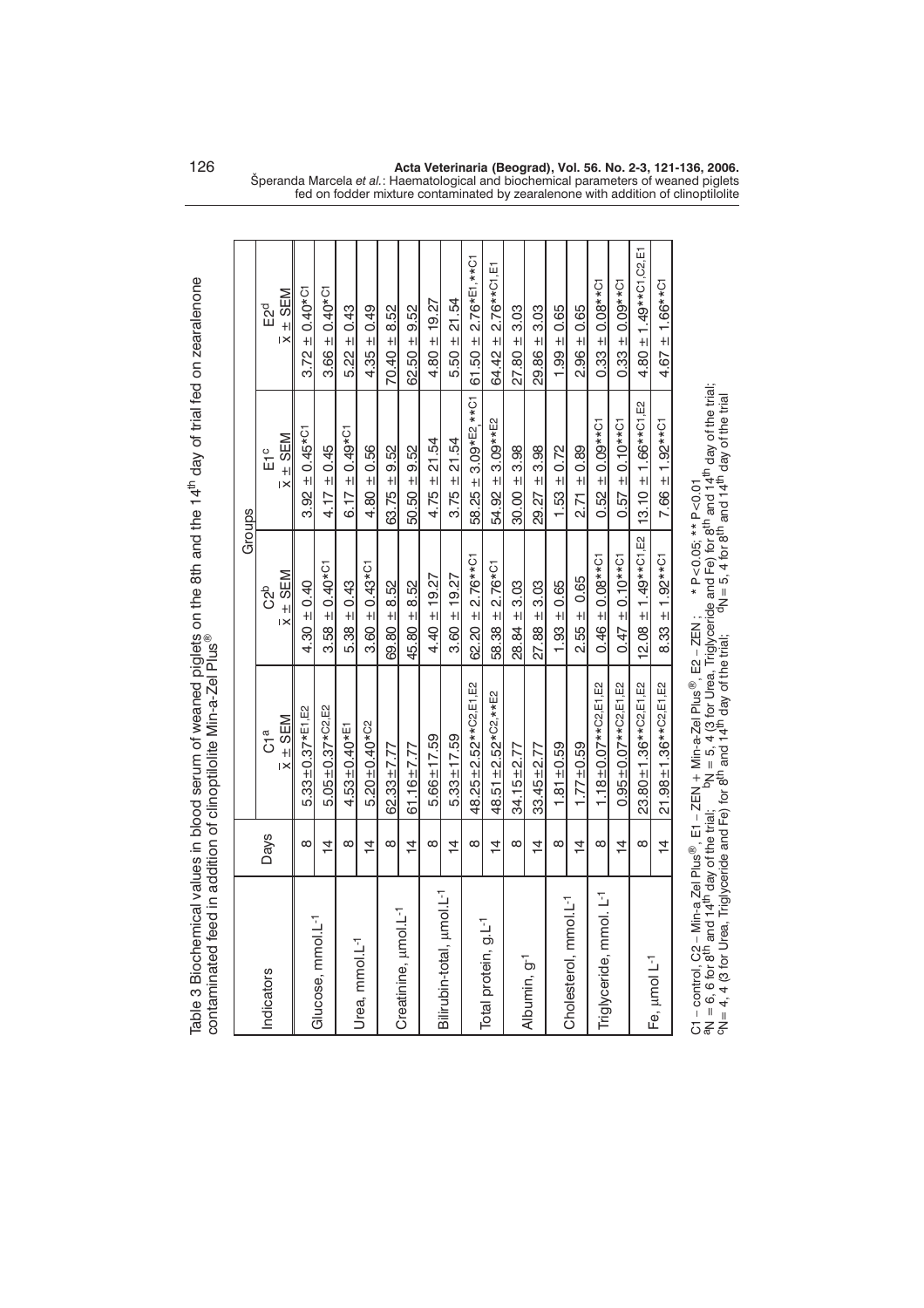|                                   |                |                                                                                                                                                                                                                                                                                                | Groups                             |                                |                              |
|-----------------------------------|----------------|------------------------------------------------------------------------------------------------------------------------------------------------------------------------------------------------------------------------------------------------------------------------------------------------|------------------------------------|--------------------------------|------------------------------|
| Indicators                        | Days           | a<br>Ö                                                                                                                                                                                                                                                                                         | ဦ                                  | с<br>Ш                         | E2d                          |
|                                   |                | $\overline{x}$ + SEM                                                                                                                                                                                                                                                                           | $\overline{x}$ + SEM               | $\overline{x}$ $\pm$ SEM       | $\overline{x}$ + SEM         |
|                                   | $\infty$       | $17.63 + 2.77$                                                                                                                                                                                                                                                                                 | $24.36 \pm 3.03$                   | $22.02 + 3.39$                 | $23.78 + 3.03$               |
| Leukocytes x10 <sup>9</sup> /l    | 过              | $19.68 \pm 2.77$                                                                                                                                                                                                                                                                               | $22.36 + 3.03$                     | $21.27 + 3.39$                 | $22.24 \pm 3.03$             |
|                                   | ∞              | $6.73 \pm 0.24$                                                                                                                                                                                                                                                                                | $6.35 + 0.27$                      | $6.59 + 0.30$                  | $6.36 \pm 0.27$              |
| Erythrocytes x10 <sup>12</sup> /l | $\overline{4}$ | $6.35 \pm 0.24*E1$                                                                                                                                                                                                                                                                             | $5.71 \pm 0.27$                    | $5.44 \pm 0.30 * C1$           | $5.73 + 0.27$                |
|                                   | ∞              | $116.30 \pm 7.54$                                                                                                                                                                                                                                                                              | $115.20 + 8.26$                    | $110.25 + 9.24$                | $112.80 + 8.26$              |
| Haemoglobin, g/L                  | $\overline{4}$ | $92.55 \pm 7.54$                                                                                                                                                                                                                                                                               | $104.6 \pm 8.26$                   | $100.7 + 9.24$                 | $105.2 + 8.26$               |
|                                   | $\infty$       | $0.36 + 0.01$                                                                                                                                                                                                                                                                                  | $0.42 + 0.02$                      | $0.41 \pm 0.02$                | $0.42 \pm 0.02$              |
| Haematocrit, L/L                  | $\overline{4}$ | $0.34 \pm 0.01$                                                                                                                                                                                                                                                                                | $0.36 + 0.02$                      | $0.31 \pm 0.02$                | $0.33 \pm 0.02$              |
|                                   | $\infty$       | 54.05 ± 1.16** C <sub>2</sub> , E1, E2                                                                                                                                                                                                                                                         | 66.38±1.27** <sup>C1,E1</sup>      | $61.67 \pm 1.42***$ C1, C2, E2 | 65.68±1.27**C1,C2,E1         |
| MCV, fl                           | $\overline{4}$ | 54.10 ± 1.16** C2, E2                                                                                                                                                                                                                                                                          | 63.80 ± 1.27** C1, E1, E2          | 56.52 ± 1.42** C <sub>2</sub>  | 58.80 ± 1.27** C1, C2        |
|                                   | ∞              | $17.25 \pm 0.43$                                                                                                                                                                                                                                                                               | $18.14 \pm 0.47$                   | $16.70 + 0.53$                 | $17.76 \pm 0.47$             |
| MCH, pg                           | ゴ              | $17.16 \pm 0.43*$ E1                                                                                                                                                                                                                                                                           | $18.32 + 0.47$                     | $18.80 + 0.53 * C1$            | 18.46±0.47                   |
|                                   | $\infty$       | $319.16 \pm 9.81 * C2* * E1, E2$                                                                                                                                                                                                                                                               | $273.60 \pm 10.75$ * <sup>C1</sup> | $270.50 \pm 12.01 * C1$        | 270.20±10.75** <sup>C1</sup> |
| MCHC, g/l                         | $\overline{4}$ | $317.66 + 9.81$                                                                                                                                                                                                                                                                                | 287.00 ± 10.75** E1                | $335.50 \pm 12.01**C2$         | $315.80 + 10.75$             |
|                                   | $\infty$       | $739.16 \pm 68.54$ ** $C2$ ,E1,E2 330.80 $\pm$ 75.08** $C1$                                                                                                                                                                                                                                    |                                    | 239.75 ± 83.94** C1            | 299.40 ± 75.08** C1          |
| Trombocytes x10 <sup>9</sup> /I   | $\overline{4}$ | 759.16±68.54** <sup>C1,E1,E2</sup> 448.40±75.08** <sup>C1</sup>                                                                                                                                                                                                                                |                                    | 446.25±83.94* <sup>C1</sup>    | 423.20±75.08** <sup>C1</sup> |
|                                   | ∞              | $7.16 \pm 1.87$                                                                                                                                                                                                                                                                                | $5.20 + 2.05$                      | $6.00 + 2.29$                  | $6.40 + 2.05$                |
| Band Neutrophils,%                | $\overline{4}$ | $11.50 \pm 1.87$                                                                                                                                                                                                                                                                               | $5.80 + 2.05$                      | $5.00 + 2.29$                  | $6.20 + 2.05$                |
|                                   | $\infty$       | $42.00 + 3.20 * E1$                                                                                                                                                                                                                                                                            | $50.80 + 3.50$                     | $55.00 + 3.91 * C1$            | $46.80 + 3.50$               |
| Neutrophils, %                    | $\overline{4}$ | $49.50 + 3.20$                                                                                                                                                                                                                                                                                 | $49.00 + 3.50$                     | $47.25 + 3.91$                 | $49.20 + 3.50$               |
|                                   | ∞              | $45.00 + 3.09*$ <sup>E1</sup>                                                                                                                                                                                                                                                                  | $36.40 + 3.39$                     | $33.25 + 3.79 * C1$            | $40.00 + 3.39$               |
| Lymphocytes, %                    | 뇌              | 29.16±3.09*C2.E1.E2                                                                                                                                                                                                                                                                            | $40.20 + 3.39 * C1$                | 42.75±3.79* <sup>C1</sup>      | $40.80 + 3.39 * C1$          |
|                                   | ∞              | $4.66 \pm 1.05$                                                                                                                                                                                                                                                                                | $5.60 + 1.15$                      | $5.75 \pm 1.28$                | $6.80 \pm 1.15$              |
| Monocytes, %                      | $\frac{1}{4}$  | $8.50 \pm 1.05$                                                                                                                                                                                                                                                                                | $5.00 + 1.15$                      | $5.00 + 1.28$                  | $5.80 + 1.15$                |
|                                   |                | C1 – control group, C2 – Min-a Zel Plus®, E1 – ZEN + Min-a-Zel Plus®, E2 – ZEN<br>aN = 6,6 for the 8 <sup>th</sup> and 14 <sup>th</sup> day of the trial; bN = 5,5 for the 8 <sup>th</sup> and 14 <sup>th</sup> day of the trial;<br>cN = 4,4 for the 8 <sup>th</sup> and 14 <sup>th</sup> day |                                    |                                |                              |

Table 4 Haematological values of weaned piglets on the 8<sup>th</sup> and 14<sup>th</sup> day of trial fed on zearalenone contaminated feed in<br>addition of clinoptilolite Min-a-Zel Plus® (n=5) ® (n=5)

**Acta Veterinaria (Beograd), Vol. 56. No. 2-3, 121-136, 2006.** 127 Speranda Marcela *et al.*: Haematological and biochemical parameters of weaned piglets fed on fodder mixture contaminated by zearalenone with addition of clinoptilolite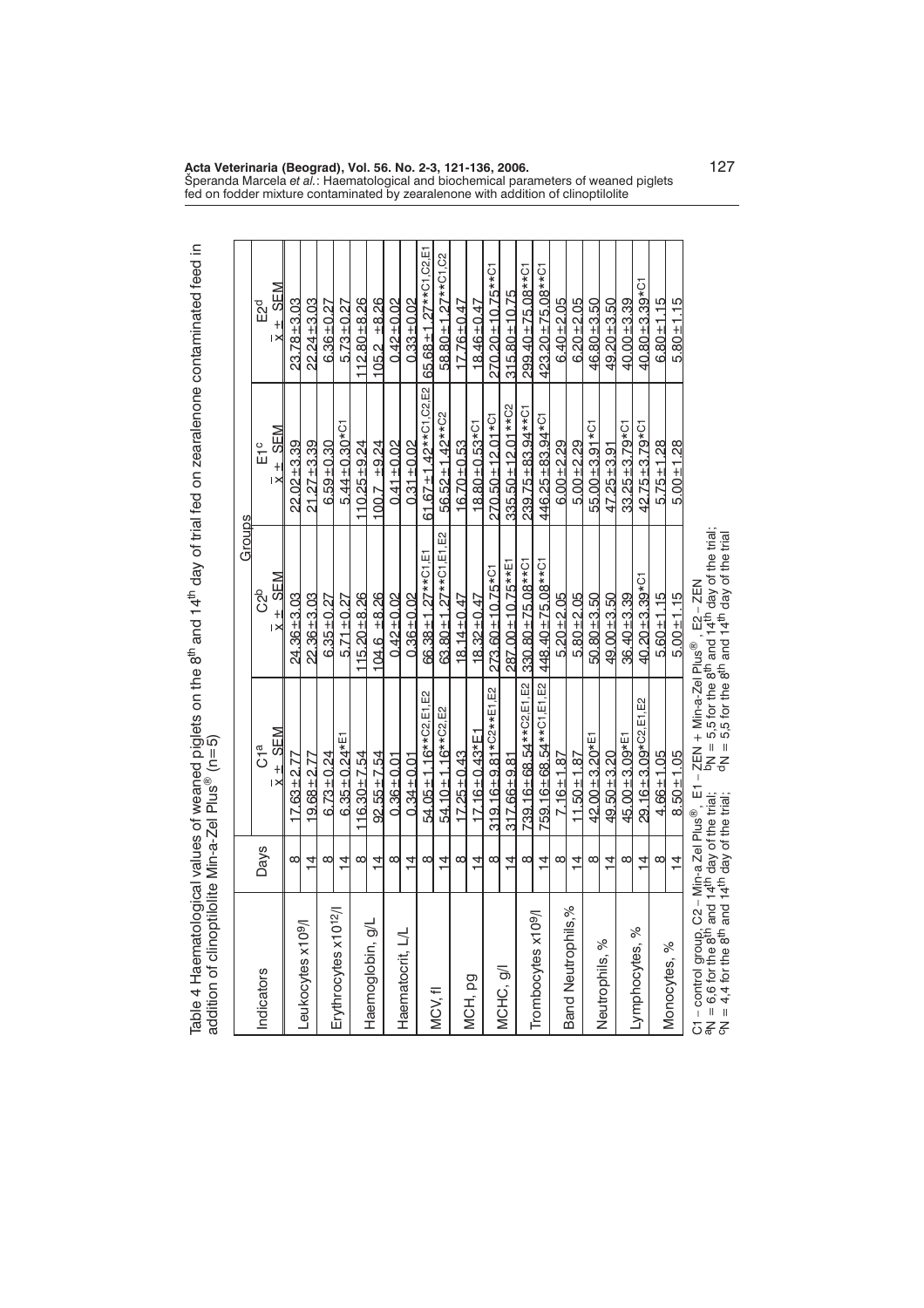|                              |                |                                    |                               | Groups                            |                             |
|------------------------------|----------------|------------------------------------|-------------------------------|-----------------------------------|-----------------------------|
| Enzyme<br>U <sub>'-L'1</sub> | Day            | a<br>G                             | c <sub>2</sub> b              | с<br>Ш                            | E2d                         |
|                              |                | $\bar{x}$ $\pm$ SEM                | $\bar{x} \pm \underline{SEM}$ | $\bar{x}$ $\pm$ SEM               | $\bar{x}$ $\pm$ SEM         |
|                              | $\infty$       | 24.66±5.99*E2, **E1                | $37.20 \pm 6.57$ **E1         | 77.50±7.34**C1,C2, E2             | 52.20±6.57*E1,C1            |
| 481                          | $\frac{4}{4}$  | $38.00 \pm 5.99***$ E2             | $37.00 + 8.48***$ E2          | 47.00 $\pm$ 8.48** E <sub>2</sub> | 83.25±7.34**C1,C2.E1        |
|                              | $\infty$       | $30.66 \pm 2.68$                   | $36.80 + 2.94$                | $40.75 + 3.29$                    | $32.00 + 2.94$              |
| TJA                          | $\frac{4}{4}$  | $33.83 + 2.68$                     | $36.75 + 3.29$                | $30.33 \pm 3.79$                  | $36.75 \pm 3.29$            |
|                              | $\infty$       | $182.33 \pm 16.86*$ <sup>E1</sup>  | $53.20 \pm 18.47$             | $109.75 + 20.65 * C1$             | $134.80 \pm 18.47$          |
| <b>ALP</b>                   | $\frac{4}{1}$  | $157.33 \pm 16.86$ *C2, E2         | $78.50 \pm 20.65$ *C1         | $103.33 \pm 23.84$                | $71.75 \pm 20.65$ *C1       |
|                              | ∞              | $26.66 \pm 5.05*E2$                | $45.20 + 5.53$                | $39.75 \pm 6.18$                  | $48.60 + 5.53 * C1$         |
| GGT                          | $\frac{4}{4}$  | $36.50 + 5.05$                     | $47.33 \pm 7.14$              | $38.3 \pm 7.14$                   | $51.25 \pm 6.18$            |
|                              | ∞              | 682.66±39.93                       | 638.20±43.74                  | 568.00±48.90                      | $619.00 + 43.74$            |
| <b>UHE</b>                   | $\overline{4}$ | 706.33±39.93*E1,E2                 | 586.00±56.47                  | 526.66±56.47* <sup>C1</sup>       | 520.75±48.90* <sup>C1</sup> |
|                              | $\infty$       | 1640.33±199.09                     | $1916.40 \pm 218.09$          | $1392.75 + 243.83$                | $1261.60 + 218.09$          |
| <b>AMY</b>                   | $\frac{4}{4}$  | $1572.16 \pm 199.09$               | $1484.50 + 243.83$            | $1158.00 \pm 281.55$              | $870.75 \pm 243.83$         |
|                              | $\infty$       | $175.83 \pm 293.83*$ <sup>E1</sup> | 233.60±321.88*E1              | $1440.00 + 359.87$ *C2.           | $615.20 + 321.88$           |
| š                            | $\frac{4}{1}$  | $357.83 \pm 293.83***$ E2          | 298.60±321.88**E2             | 488.75±359.87**E2                 | 2162.40±321.88**C2.C1.E1    |
|                              | $\infty$       | $378.00 \pm 194.64$                | 785.00±212.22                 | 752.25 ± 238.39                   | 823.80 ± 213.22             |
| 百                            | $\overline{4}$ | $353.50 \pm 194.64*E2$             | 758.20 ± 213.22               | 891.50±238.39* <sup>C1</sup>      | $1078.20 \pm 213.22$ * C1   |

Table 5. Activity of enzymes in blood serum of weaned piglets on the 8th and 14th day of trial fed on zearalenone contaminated feed in addition of clinoptilolite Min-a-Zel Plus ® (n=5)

AST – aspartate amino transferase, ALT – alanine aminotransferase, ALP – alkaline phosphatase, GGT – gamaglutamyltransferase, CHE – cholinesterase, CK – creatine kinase, LDH – lactate dehydrogenase and AMY – amylase AST – aspartate amino transferase, ALT – alanine aminotransferase, ALP – alkaline phosphatase, GGT – gamaglutamyltransferase,<br>CHE – cholinesterase, CK – creatine kinase, LDH – lactate dehydrogenase and AMY – amylase<br>C1 – c

C1 – control, C2 – Min-a Zel Plus  $\overline{\circ}$ , E1 – ZEN + Min-a-Zel Plus

an = 6, 6 for the 8<sup>th</sup> and 14<sup>th</sup> day of the trial; bn = 5, 4 (3 for AST; 5 for the CK) for the 8<sup>th</sup> and 14<sup>th</sup> day of the trial;<br>cn = 4, 3 (4 for CK and LDH) for the 8<sup>th</sup> and 14<sup>th</sup> day of the trial; <sup>o</sup>ln = 5, 4 (5 f

128 **Acta Veterinaria (Beograd), Vol. 56. No. 2-3, 121-136, 2006.** Speranda Marcela *et al.*: Haematological and biochemical parameters of weaned piglets fed on fodder mixture contaminated by zearalenone with addition of clinoptilolite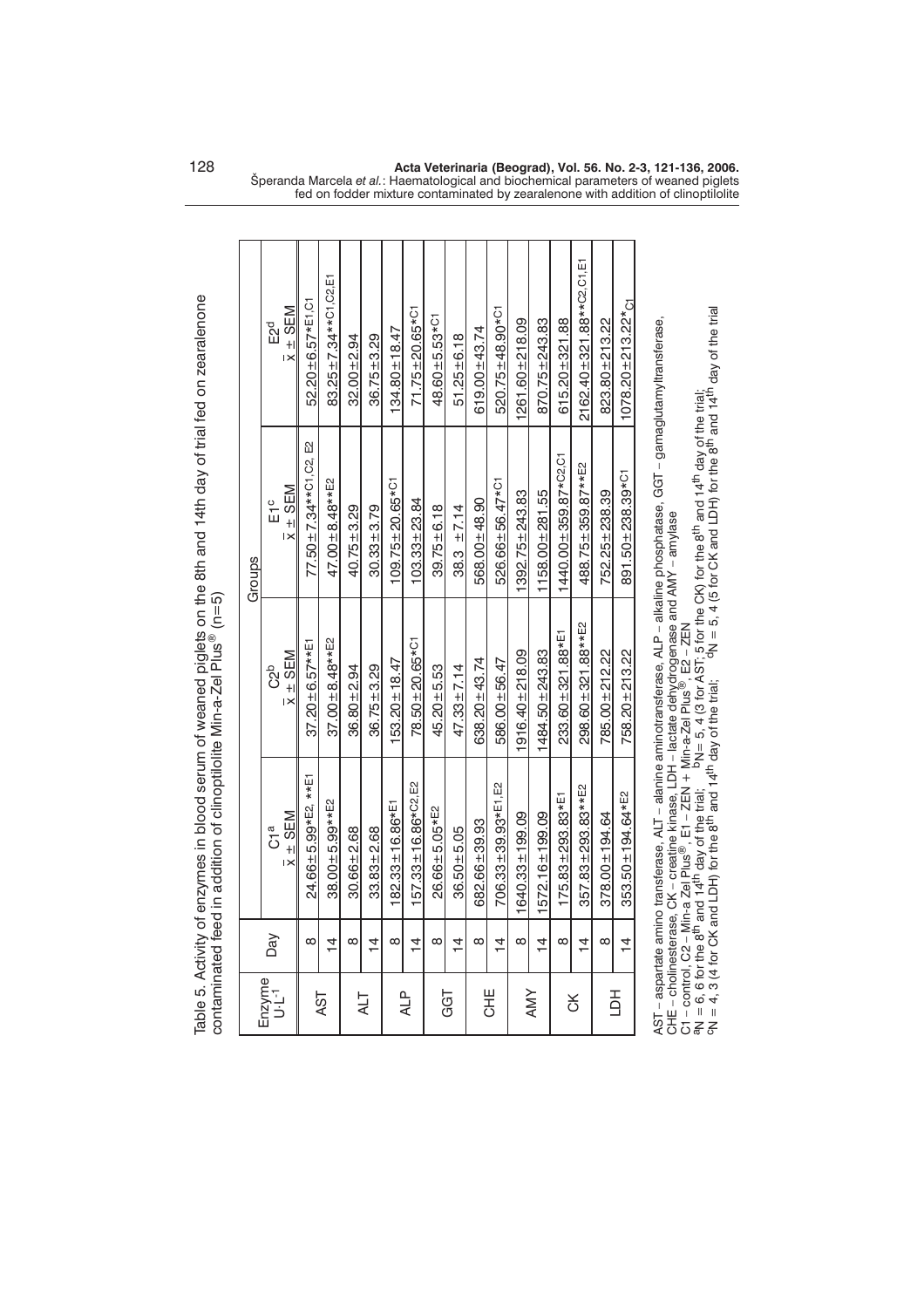#### *Enzyme activities*

On day 8 AST activity was significantly higher (P<0.01) in group E1 in relation to both control groups (C1, C2), and on the  $14<sup>th</sup>$  day the highest (P < 0.01) activity was in E2 group. ALT activity was significantly higher (P<0.05) in the control group C1 in relation to E1 group on the  $8<sup>th</sup>$  day, and on 14<sup>th</sup> day in relation to C2 and E2 group. A significantly higher (P<0.05) activity of GGT in the group of piglets fed with a higher ZEN content in relation to C1 group was determined. CK activity was significantly lower (on day 8 P<0.05 and on day 14 P<0.01) in both control groups, the highest activity was in E2 group on 14 $^{\text{th}}$  day of experiment. LDH activity was significantly higher  $(P<0.05)$  in the group of piglets fed with the higher level of ZEN in comparison to control C1 group on day 14 (Table 5).

#### *Histological findings*

Table 6 shows that histological changes in group E2 affected sex organs (ovaries and uterus), lymphocyte depletion in lymph glands and interstitial inflammation of liver were established. In E1 group changes were confined to sex organs, while the control group manifested no pathological changes in the observed organs.

Table 6 Histological findings of weaned piglets fed on zearalenone contaminated feed in addition of clinoptilolite Min-a-Zel Plus<sup>®</sup> sacrificed on the 14th day

|                                                |     |                | Groups |                |
|------------------------------------------------|-----|----------------|--------|----------------|
| Histopatological findings                      | C1  | C <sub>2</sub> | E1     | E <sub>2</sub> |
| Hepatitis interstitialis                       | 0/0 | 0/0            | 1/5    | 4/5            |
| Depletio lymphocitaria lienis et lymphonodulli | 0/0 | 0/0            | 2/5    | 5/5            |
| Many secondary oocytes                         | 0/0 | 0/0            | 0/0    | 5/5            |
| Hyperplasia glandularis uteri                  | 0/0 | 0/0            | 1/5    | 5/5            |
| Primary follicles on ovaries                   | 2/5 | 2/5            | 3/5    | 5/5            |

number of positive findings / total numbers of animals

## **DISCUSSION**

The ability of zeolites to bind mycotoxins as well as heavy metals (Pond and Yen, 1983; Pond, 1985; Lindermann *et al*., 1993) was discovered and has been used for years. Other properties it possesses, i. e. not to bind amino acids, vitamins and minerals, as well as having no detrimental effect on the composition of the serum (Papaioannou *et al*., 2002), combined with a possible anticarcinogenic effect (Martin-Kleiner *et al.*, 2001, Pavelić *et al.*, 2002) make it suitable for administration in the diet of domestic animals. A positive effect of the addition of organozeolite to the feed for lambs (Pond, 1985), broiler chickens (Dwyer *et al*., 1997) and better egg production in laying hens (Olver, 1997) has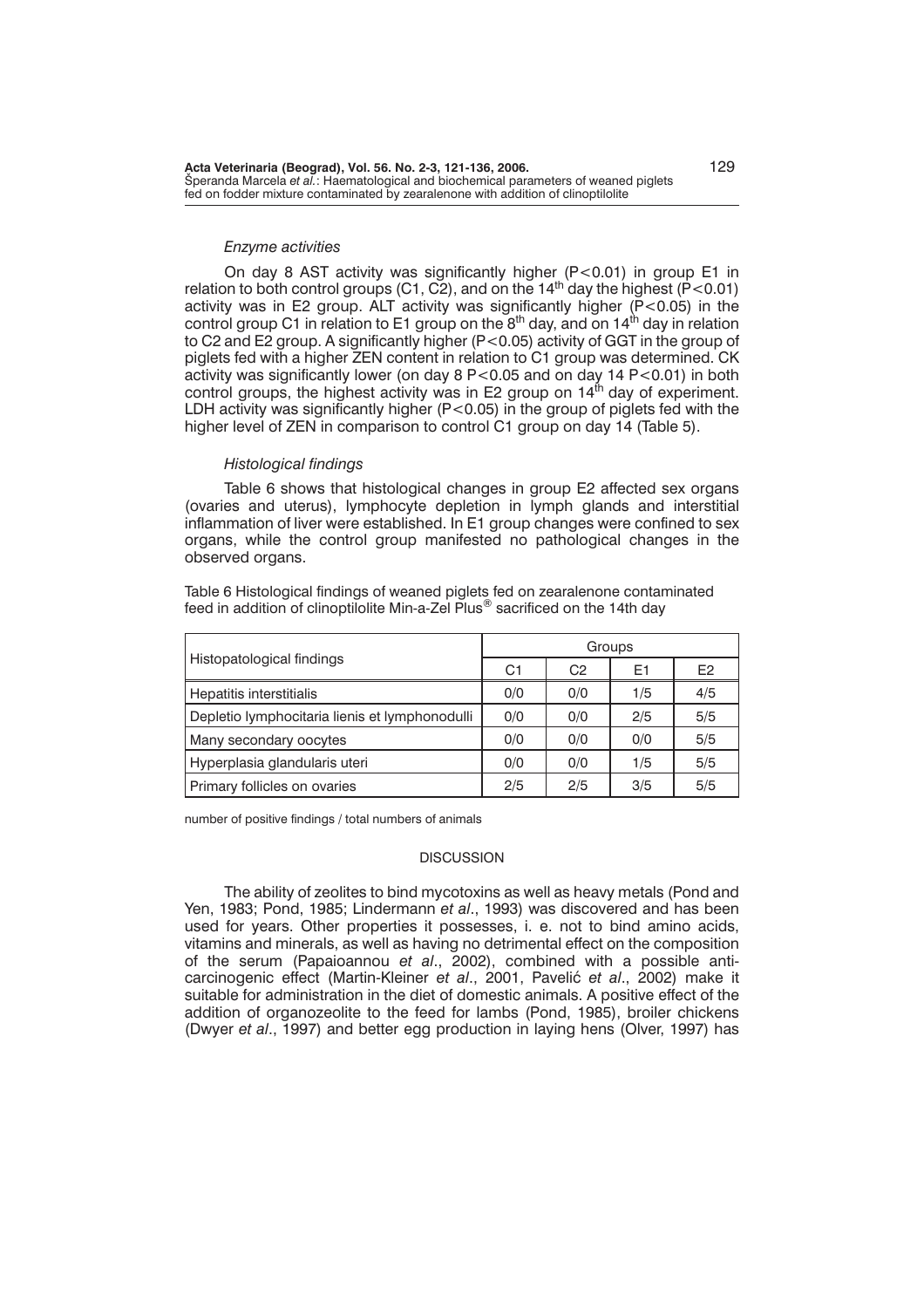been determined. Fokas *et al*. (2004) determined no effect of organozeolites on better nutrient utilization in growing pigs, but Papaiounnou *et al*. (2002) found it to be beneficial for sows, gilts and their litters' performance. Results about effects of clinoptilolite like a feed aditive, especially in feed contaminated with mycotoxins and heavy metals, applied in different experimental models, varied in daily gain and feed consumption. While Ward *et al.* (1991) and Pond *et al*. (1988) found possitive effects of clinoptilolite on growing pigs, Poulsen and Oksbjerg (1995) determined no differences on swine performance. In our experiment there are no significant differences in body weight between the groups. Group of piglets with increased levels of ZEN in food had lower body weights and their variability was higher. The negative effect of ZEN on the growth and feed conversion was established by Horugel and Vergara (2003), and Kalliamurthy *et al*. (1997). However, other authors regard it as a strong anabolic (Pfaffl *et al*., 2001). The observed changes on external sex organs and results of histological tests (Table 6) point to the already known agonistic oestrogenic effect of ZEN. The administration of clinoptiolite has not substantially reduced the ZEN effect but it was slightly weaker, which was manifest by the absence of secondary follicles on ovaries in group E1 animals and weaker simptoms of estrogenism in the same group. Research involving lambs showed that the compound clinoptilolite had a positive effect on the adsorption of mycotoxins, greater when the level of clinoptilolite was 0.5% than when it was 0.2% (Stojšić et al., 2004).

Literatures data point out that lower ZEN levels influence haematological parameters in animals. Gajecka et al. (2004) have established significant ZEN influence of haematological results with regard to the number of erythrocytes and leucocytes, haemoglobin concentration, values of haematocrit, values of MCH and MCHC and the share of segmented neutrophilic granulocytes and lymphocytes. Large quantities of absorbed ZEN, as recorded those in E2, reduced the MCHC values in relation to C1 group after 8 days of trial. Ivković et al. (2004) found that the natural zeolite clinoptilolite used as a dietary supplement did not relevantly affect blood count parameters, but Martin-Kleiner *et al*. (2001) determined a higher level of erythrocytes and leucocytes, especially lymphocytes and lower level of trombocytes in mice with when clinoptilolite was added. While Parentmassin and Parchment (1998) did not find ZEN to be haematotoxic, other authors confirmed that ZEN acts on the haematocrit, MCV, WBC and on the number of platelets (Maaroufi *et al*., 1996). The higher number of total leucocytes, higher lymphocytes and segmented neutrophyls level on the 14<sup>th</sup> day of our study in the experimental groups in relation to control C1 group are in accordance with the investigation of Martin-Kleiner *et al*. (2001) on mice, Kececi *et al*. (1998) and Basmacioglu *et al*. (2005) on broiler chicken and Maaroufi *et al*. (1996) on rats. Values of MCV, MCH and MCHC, the changes of which were found in our investigation, are used for an early detection of the anaemia-causing process (Tyler i Cowell, 1996).

The effect of clinoptilolite and ZEN on biochemical parameters and enzyme activities in serum was also investegated. Hormones increase the influx of blood triacyglycerols into adipose tissue (Beitz, 2004). Oestrogens also increase synthesis of triacylglycerols and fat deposition (Goldfein and Monroe, 1997) and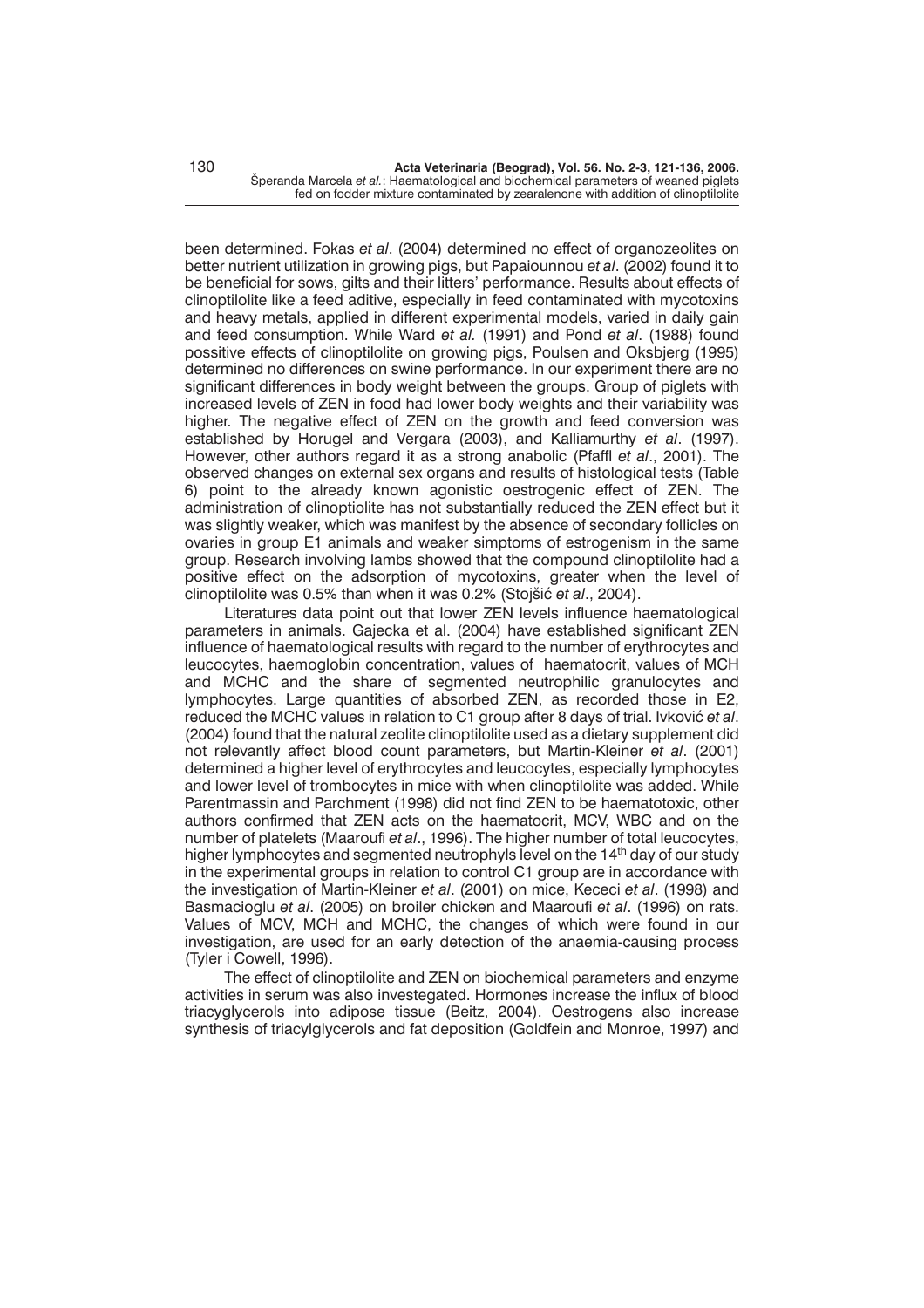**Acta Veterinaria (Beograd), Vol. 56. No. 2-3, 121-136, 2006.** 131 Speranda Marcela et al.: Haematological and biochemical parameters of weaned piglets fed on fodder mixture contaminated by zearalenone with addition of clinoptilolite

lower the circulating levels of cholesterol and increase the level of very low-density lipoproteins, which results in an increase of the circulating levels of triacylglicerols (Ojeda, 2000). ZEN is a full agonist for estrogen receptors (ER $\alpha$ ) and a mixed agonist-antagonist for ERB and only a very small difference in the binding affinity of zearalenone to ERα and ERβ is detectable (Kuiper *et al.*, 1998). In E2 group antioestrogenic metabolic effect of ZEN on the metabolism of triacylglicerols and cholesterol was determined, which showed significantly  $(P<0.01)$  lower triacylglicerols level and higher cholesterol level on day 14. In this group a characteristic response of the liver to the effect of oestrogen activity was determined (model such as raloxifene, a selective estrogen receptor modulator, Heringa, 2003). Having in mind that piglets from group E1 had the highest urea level and a lower level of total proteins in relation to E2, it can be assumed that increased triacylglycerol levels in group E1 were accompanied by intensified lipogenesis from carbohydrates. On day 8 group E1 had the highest urea level, with a concurrent increased activity of AST and ALT which, in combination with the highest glucose value on day 14, would indicate increased glucogenesis and increased synthesis of fats in the liver. This kind of effect would be similar to the effect of the coumestrol phytoestrogen (Nogowski, 1999; Nogowski *et al*., 2002) and could not be attributed to the oestrogen activity pattern of zearalenone. It was found that zearalenone was a potent estrogen and activated the preferentially oestrogen receptor alpha and was antagonistic on both oestrogen receptors alpha and beta at high doses (Mueller *et al*., 2004). The opposite effect of zearalenone is also visible in the increase of total proteins in E2, caused by a direct increase in the globulin fraction on day 14 of the experiment. The powerful influence that ZEN has on the lowering of serum iron, which was found to be significantly lower ( $P < 0.01$ ) in group E2 as early as day 8, can be explained through the inhibition of transferrin synthesis, the major Fe-transport protein in the plasma that is synthesized by the hepatocytes. Phytoestrogens and mycoestrogens act as weak mitogens for breast tumor cells *in vitro*, compete with 17 $\beta$ -estradiol for binding to ER $\alpha$  protein and induce activity of estrogenresponsive reporter gene in the presence of ERα protein (Mäkelä *et al*., 1994).

ZEN has affected CK activity, causing its increase. Its significant increase was determined in E1 group in relation to both groups C1 and C2 on day 8 and on day 14 the same occurred in group E2. Based on the distribution of oestrogen receptors a high ER $\alpha$  expression could be observed in the uterus, udder and liver, but also in muscles (Pfaffl *et al*., 2001). Analyses of muscle tissue revealed relatively high amounts of nonglucoronidated zeranol and  $\alpha$ -zearalenol, together with traces of taleranol and zearalenone, indicating that the metabolism of zearalenone and its metabolites is not restricted to hepatic and gastrointestinal metabolic pathways (Zöllner *et al*., 2002). Early uterotrophic uterine responses also include the oestrogen-induced expression of creatine kinase (Pentecost *et al.*, 1990). Brain isoenzymes of CK represented 73% of total activity of skinned guinea-pig uterus (Clark *et al*., 1993). The rapid stimulation of the specific activity of the brain-type isoenzyme of creatine kinase is an almost universal marker of cell stimulation. The increase in its activity is closely correlated with the biochemical and morphological parameters, and the increase in CK activity has been used to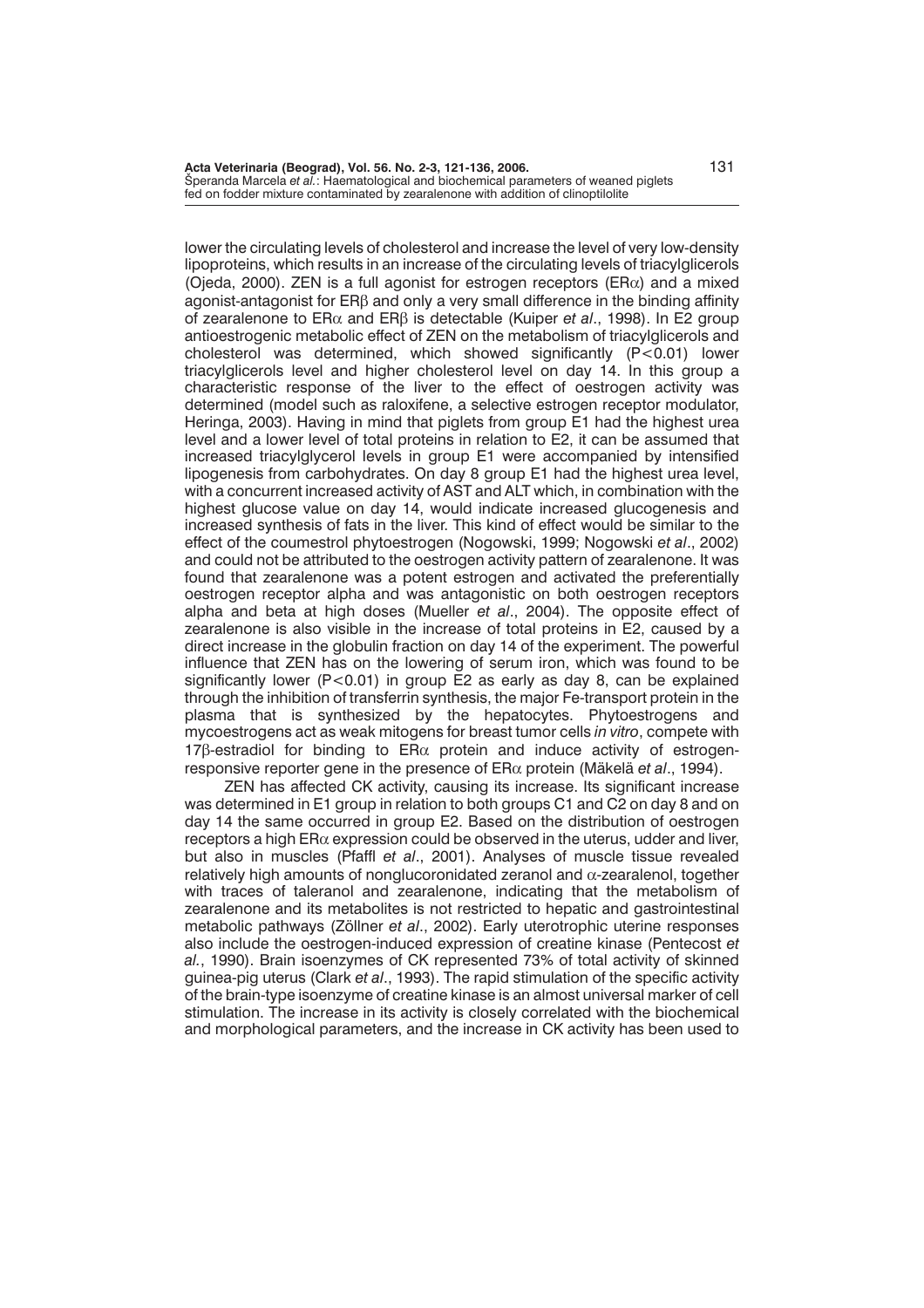demonstrate specific stimulation by oestrogens in the skeletal-derived cells (Kaye *et al*., 1997), uterus adipose tissue (Somjen *et al*., 1996), vascular smooth muscle cells (Somjen *et al*., 2002; Somjen *et al*., 2004). Phytoestrogens have oestrogenmimetic effects on cell growth and CK in the cultured human vascular cells and on the CK in rat vascular tissues *in vivo*, and the effects on replication are highly dependent on CK concentration (Somjen *et al*., 2001). Cholinesterase activity was significantly lower (P<0.05) in group E1 and E2 in relation to C1 as a consequence of cholinesterase inhibiting caracteristic for oestrogen activity (Bullock *et al*., 2002). Increased LDH activity is a predictive factor for central nervous system metastasis in patients with metastatic breast cancer (Ryberg *et al*., 2005) which is in relation to the oestrogen effect of ZEN.

Conclusions: It is determined that ZEN and clinoptilolite influence haematological parameters and serum chemistry. ZEN acts as a full agonist for ER $\alpha$  and mixed agonist-antagonist for ER $\beta$  receptors. Oestrogenic effect of ZEN was evident in its sinergistic action with insulin, which was manifested in an increase in total protein level, lower level of glucose, triacylglycerols, serum iron, a higher level of cholesterol and higher aminotransaminase activity. The metabolic antioestrogen effect of ZEN was established in group E2, whereas group E1 manifested the agonistic effect due to the oestrogen reduction by clinoptilolite.

#### ACKNOWLEDGEMENT:

This Study is part of a research project financed by the Ministry of Science and Technology of the Republic of Croatia.

Address for correspondence: Marcela Šperanda, Faculty of Agriculture, Trg sv. Trojstva 3, 31000 Osijek, Croatia. Fax: +31 20 70 17. E-mail: marcela.speranda@pfos.hr

#### **REFERENCES**

- 1. *Alexopoulos C*, 2001, Association of Fusarium mycotoxicosis with failure in applying an induction of parturition program with PGF2 alpha and oxytocin in sow, *Theriogenol,* 55, 1745-57.
- 2. *Alm H, Greising T, Brussow KP, Torner H, Tiemann U*, 2001, The influence of mycotoxin (alphazearalenol) on maturation of pig oocytes and embryo culture in vitro, *Arch für Tier,* 44, 159.
- 3. *Basmacioglu H, Oguz H, Ergul M, Col R, Birdane YO,* 2005, Effect of dietary esterified glucomannan on performance, serum biochemistry and haematology in broilers exposed to aflatoxin, *Czech J Anim Sci,* 50, 31-9.
- 4. *Bauer J, Wertmer R, Gedek B*, 1980, Zur Kontamination von Futtermitteln mit toxinbildenden Fusariumstämmen und deren Toxinen, *Wien tierärztl Mschr,* 67, 282-8.
- 5. *Beitz DC*, 2004, Lipid Metabolism, In: *Reece WO* ed., Dukes' Physiology of Domestic Animals. Cornell University Press, Ithaca and London, 516-34.
- 6. *Bullock R*, 2002, New drugs for Alzheimer's disease and other dementias.,*Br J Psych,* 180, 135-9.
- 7. *Clark JF, Khuchua Z, Kuznetsov A, Saks VA, Venturaclapier R*, 1993, Compartmentation of creatine kinase isoenzymes in myometrium of gravid guinea-pig, *J Physiol,* 466,553-72.
- 8. *Dacasto M, Rolando P, Nachtmann C, Ceppa L, Nebbia C*, 1995, Zearalenone mycotoxicosis in piglets suckling sows fed contaminated grain, *Vet Human Tox,* 37, 359-61.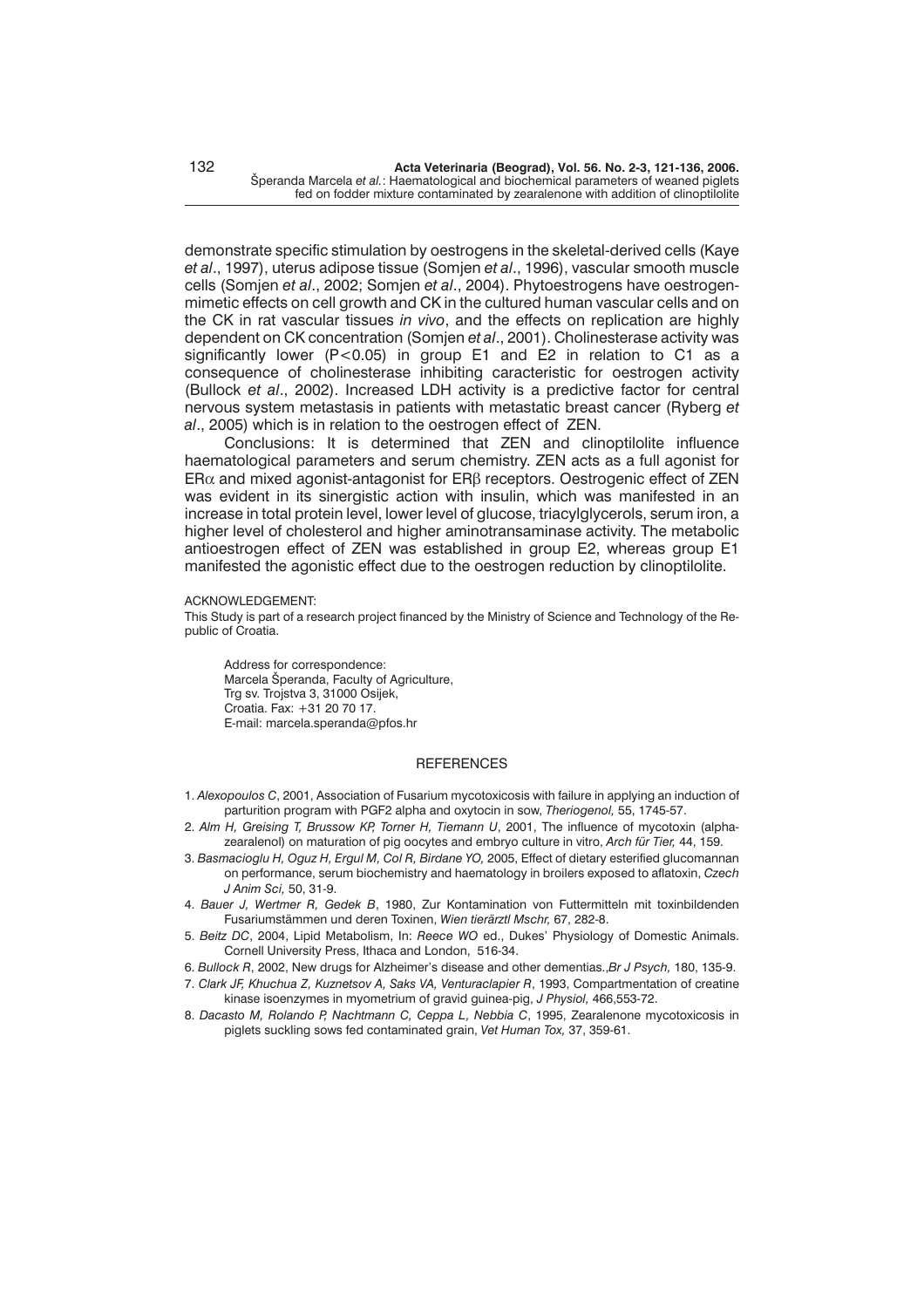- 9. *Döll S, Dänicke S, Valenta H, Flachowsky G*, 2004, *In vitro* studies on the evaluation of mycotoxin detoxifying agents for their efficacy on deoxynivalenol and zearalenone, *Arch Anim Nutr*, 58,4, 311-24.
- 10. *Dwyer MR, Kubena LF, Harvey RB, Mayura K, Sarr AB, Buckley S, Bailey RH, Phillips TD,* 1997, Effects of inorganic adsorbents and cyclopiazonic acid in broiler chickens, *Poultry Sci,* 76, 8, 1141-9.
- 11. *Enemark JMD, Frandsen AMS, Thilsing- Hansen T, Jorgensen RJ*, 2003, Aspects of physiological effects of sodium zeolite A supplementation in dry, non-pregnant dairy cows fed grass silage. *Acta Vet Scand,* Suppl 97, 97-117.
- 12. *Fokas P, Zervas G, Fegeros K, Zoipoulos P,* 2004, Assessment of Pb retention coefficient and nutrient utilization in growing pigs diets with added clinoptilolite, *Anim Feed Sci Technol,* 117, 121-9.
- 13. *Gajecka M, Jakimiuk E, Polak M, Otrocka-Domagala I, Janowski T, Zwierzchowski W, Obremski K, Zielonka L, Apoznanski J, Gajecki M,* 2004, Zearalenone applied per os provides adverse effects in structure of chosen parts of bitch reproductive system, *Polish J Vet Sci,* 7, 1, 59-66.
- 14. *Galtier P*, 1999, Biotransformation and fate of mycotoxins, *J Toxicol-Toxin Rev,* 18 (3-4): 295-312.
- 15. *Gaumy JL, Bailly JD, Burgat V, Guerre P*, 2001, Zearalenone: properties and experimental toxicity, *Revue Med Vet,* 3, 219-234.
- 16. *Goldfein A, Monroe SE, 1997*, Ovaries. In: Greenspan FS, Strewler GJ, eds., Basic and Clinical Endocrinology. Prentice-Hall International, 434-86.
- 17. *Hagler WM, Danko G, Horvath L, Palyusik M. Mirocha CJ*, 1980, Transmission of zearalenone and its metabolite into ruminant milk, *Acta Vet Acad Sci Hung,* 28, 209-16.
- 18. *Heringa M*, 2003, Review on raloxifene: profile of a selective estrogen receptor modulator, *Int J Clin Pharmacol Therap*, 41, 1, 331-45.
- 19. *Horugel K, Vergara H*, 2003, Influence of mycotoxins on growth and onset of puberty in growing female pigs, *Prakt Tierarzt,* 84,8, 611-4.
- 20. *Ivković S, Deutsch U, Silberbach A, Walraph E, Mannel M, 2004, Dietary supplementation with the* tribomechanically activated zeolite clinoptilolite in imunodeficiency: Effects on the immune system, *Adv Ther,* 21,135-47.
- 21. Jurjević Z, Solfrizzo M, Cvjetković B, Avantaggiato G, 1999, Ochratoxin A and Fumonisins (B<sub>1</sub> i B<sub>2</sub>) in maize from Balkan nephropathy endemic and non endemic areas of Croatia, *Mycotox Res,* 15, 67-80.
- 22. *Kalliamurthy J, Geraldine P, Thomas PA*, 1997, Effects of zearalenone on food consumption, growing rate, organ weight and serum testosteron level in male rats, *J Environ Biol,* 18, 2,115-  $\frac{5}{20}$
- 23. *Kaneko JJ, Harvey JW, Bruss MI, 1997,* Clinical Biochemistry of Domestic Animals, APL, UK.
- 24. *Kaye AM, Kim TY, Kohen F, Somjen D*, 1997, Anabolic effects of estrogen and parathyroid hormone on skeletal tissues – the use of creatine kinase B activity as response marker, *Arch Gerontol Geriat*, 24,197-209.
- 25. *Kececi T, Oguz H, Kurtoglu V, Demet O*, 1998, Effects of polyvinylpolypyrrolidone, syntetic zeolite and bentonite on serum biochemical and haematological characters of broiler chickens during aflatoxicosis, *Br Poul Sci,* 39839, 452-8.
- 26. *Kitagawa M, Tashiro F, Ueno Y*, 1982, Interaction between zearalenone, an estrogenic mycotoxin, and the estrogen receptor of the rat brain, *Proc Japan Assoc Mycotoxicol,* 15, 28-30.
- 27. *Kyriakis SC, Papaioannou DS, Alexopoulus C, Polizopoulou Z, Tzika ED, Kyriakis CS*, 2002, Experimental studies on safety and efficacy of the dietary use of a clinoptilolite-rich tuff in sows: a review of recent research in Greece, *Micropor Mesoporous Mater,* 51, 65-74.
- 28. *Kuiper GGJM, Lemen JG, Carlsson B, Corton JC, Safe SH, van der Saag PT, van der Burg B, Gustafsson JA*, 1998, Interaction of Estrogenic Chemicals and Phytoetrogens with Estrogen Receptor â, *Endocrinol,* 139, 10, 4252-63.
- 29. *Lawlor PG, Lynch PB*, 2001, Mycotoxins in pig feeds- 1: Source of toxins, prevention and management of mycotoxicosis, *Irish Vet J*, 54, 3, 117-20.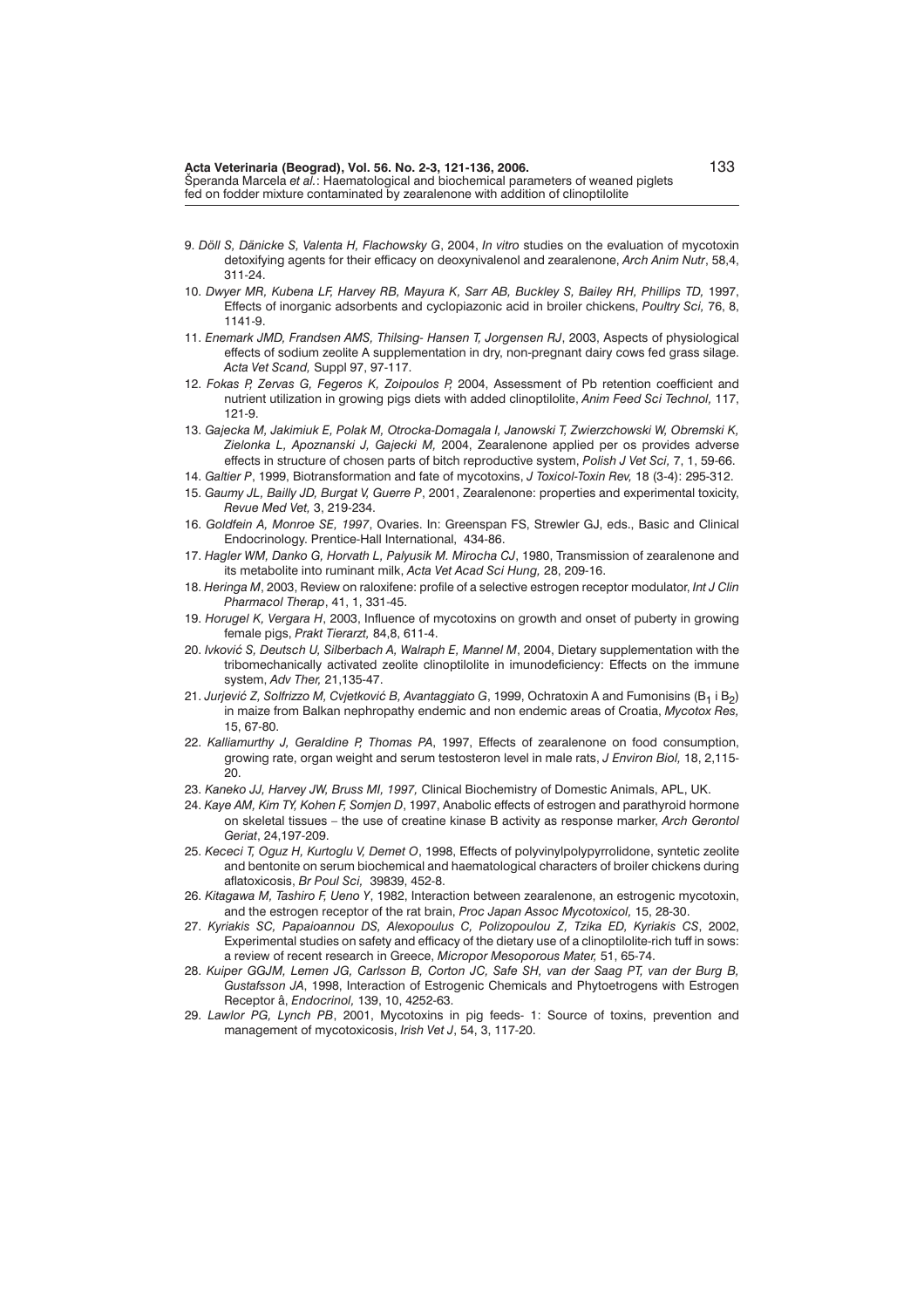- 30. *Lindemann MD, Blodgett DG, Kornegay ET, Schurig GG*, 1993, Potential ameliorators of aflatoxicosis in weaning/growing swine, *J Anim Sci,* 71, 171-8.
- 31. *Maaroufi K, Chekir L, Creppy EE, Ellouz F, Bacha H,* 1996, Zearalenone induces modifications of haematological and biochemical parameters in rats, *Toxicon*, 34, 5, 535-40.
- 32. *Maggiolini M, Vivacqua A, Fasavella G, Recchia A, Sisci D, Pezzi V, Montanaro D, Musti A, Pichard D, Ando S*, 2004, The protein-coupled Receptor GPR30 Mediates c-*fos* Up-regulation by 17 - Estradiol and Phytoestrogens in Breast Cancer Cells, *J Biol Chem*, 279,27008-16.
- 33. Martin-Kleiner I, Flegar-Meštrić Z, Zadro R, Breljak D, Stanović Janda S, Stojković R, Marušić M, *Radačić M, Boranić M, 2001, The effect of the clinoptilolite on serum chemistry and* hematopoiesis in mice, *Food Chem Toxicol,* 39, 717-27.
- 34. *Mäkelä S, Davis VL, Tally WC, Korkman J, Salo L, Vihko R, Santti R, Korach KS*, 1994, Dietary estrogens act through estrogen receptor-mediated processes and show no antoestrogenicity in cultured breast cancer cells, *Environ Health Perspect,* 102, 572-81.
- 35. *Mueller SO, Simon S, Chae K,Metzler M, Korach KS*, 2004, Phytoestrogen and their human metabolites show distinct agonistic and antagonistic properties on estrogen receptor alpha (ER alpha) ,and ER beta in human cells, *Toxicol Sci,* 80, 1, 14-25.
- 36. *Murata H, Shimida N, Yoshioka M*, 2002, Suppressive effect of zearalenone, an estrogenic mycotoxin, on bovine neutrophil chemiluminescence, *Vet Hum Toxicol*, 44,2, 83-6.
- 37. *Nogowski L*, 1999, Effects of phytoestrogen-coumestrol on lipid and carbohydrate metabolism in young ovariectomized rats may be independent of its estrogenicity, *J Nutr Biochem,* 10, 11, 664-9.
- 38. *Nogowski L, Nowak KW, Kaczmarek P, Mackowiak P*, 2002, The influence of cumestrol, zearalenone, and genistein administration on insulin receptors and insulin secretion in ovariectomized rats, *J Rec Sig Transd Res,* 22, 449-57.
- 39. *Ojeda, SR*, 2000, Female Reproductive Function. In: Griffin, J.E. and Ojeda, S.R. (Eds) Textbook of physiology, Oxford University Press, 202-42.
- 40. *Olver MD*, 1997, Effect of feeding clinoptilolite (zeolite) on the performance of three strains of laying hens, *Br Poul Sci,* 38, 220-2.
- 41. *Papaioannou DS, Kyriakis SC, Papasteridiadis A, Roumbies N, Yannakopoulos A, Alexopoulos C,* 2002, A field study on the effect of in-feed inclusion of a natural zeolite (clinoptilolite) on health status and performance of sows/gilts and their litters, *Res Vet Sci*, 72, 51-9.
- 42. *Parentmassin D, Parchment RE*, 1998, Haematotoxicity of mycotoxins, *Rev Med Vet,* 149,6, 591-8.
- 43. Pavelić K, Katić M, Šverko V, Marotti T, Bošnjak B, Balog T, Stojković R, Radačić M, Čolić M, Poljak-*Blazi M*, 2002, Immunostimulatory effect of natural clinoptilolite as a possible mechanism of its antimetastatic ability, *J Canc Res Clin Oncology,* 128, 37-44.
- 44. *Pentecost BT, Mattheiss L, Dickerman HW, Kumar SA*, 1990, Estrogen regulation of creatin kinase-B in the rat uterus, *Mol Endocrinol,* 4, 1000-10.
- 45. *Perfumo CJ, Sanguinetti HR, Giorgio N, Armocida AD, Machuca MA, Massone AR, Risso MA, Aguirre JI, Idiart JR*, 2002, Rectal stricture of postmortem examined pigs in a farrow-to-finishing unit, Considerations about the prevalence, pathology, etiology and pathogenesis, *Arch Med Vet,* 34, 245-52.
- 46. *Pfaffl MW, Lange IG, Daxenberger A, Meyer HHD*, 2001, Tissue-specific expression pattern of estrogen receptors (ER): Quantification of ERá and ERâ mRNA with real-time RT-PCR, APMIS, 109, 345-55.
- 47. *Placinta CM, D'Mello JPF, Macdonald AMC*, 1999, A review of worldwide contamination of cereal grains and animal feed with *Fusarium* mycotoxins, *Anim Feed Sci Tech,* 78, 21-37.
- 48. *Pond WG,* 1985, Effect of dietary protein and clinoptilolite levels on weight gain, feed utilization and carcass measurments in finishing lambs, *Nutr Rep Int,* 32, 855-62.
- 49. *Pond WG, Yen JT*, 1983, Protection by clinoptilolite or zeolite NaA against cadmium-induced anaemia in growing swine, *Proc Soc Exp. Biol Med*, 173, 332-7.
- 50. *Pond WG, Yen JT, Varel VH*, 1988, Response of growing swine to dietary copper and clinoptilolite supplementation, *Nutr Rep Intern*, 37, 797-803.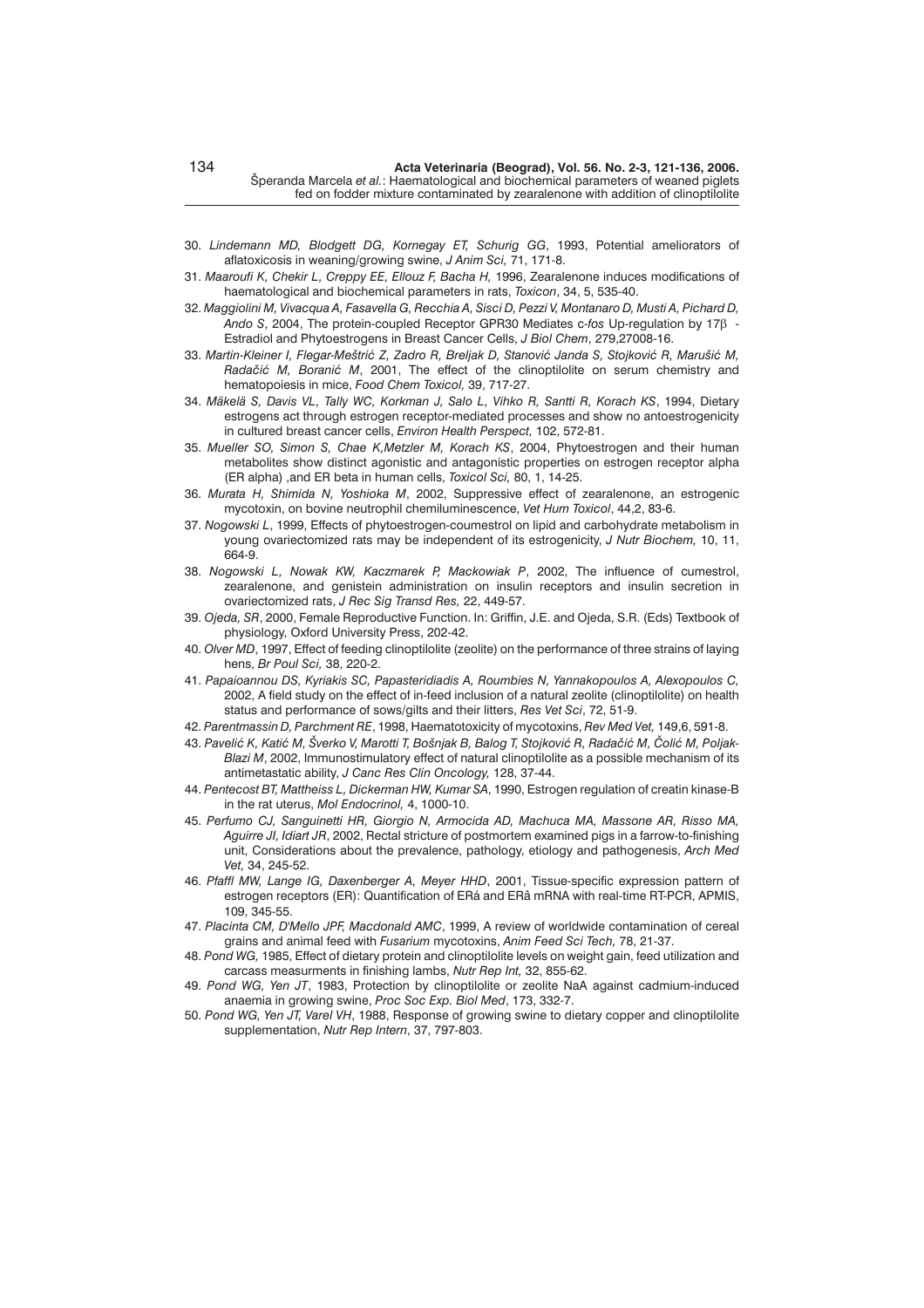- 51. *Poulsen PH, Oksbjerg N*, 1995, Effects of dietary inclusion of a zeolite (clinoptilolite) and performance and protein metabolism of young growing pigs, *Anim Feed Sci Technol,* 53, 297- 303.
- 52. *Powell-Jones W, Raeford S, Lucier GV*, 1981, Binding properties of zearalenone mycotoxins to hepatic estrogens receptors, *Mol Pharmacol,* 21, 35-42.
- 53. *Ryberg M, Nielsen D, Osterlind K, Andersen PK, Skovsgaard T, Dombernowsky P*, 2005, *Breast Canc Res Treat,* 91, 3, 217-25
- 54. *Somjen D, Waisman A, Kaye AM*, 1996, Tissue selecive action of tamoxifen methiodide, raloxifene and tamoxifen on creatine kinase B activity in *in vitro* and *in vivo*, *J Ster Biochem Mol Biol,* 59, 389-96.
- 55. *Somjen D, Knoll E, Kohen F, Stern N*, 2001, Effects of phytoestrogen on DNA synthesis and creatine kinase activity in vascular cells, *Am J Hypert*, 14, 1256-62.
- 56. *Somjen D, Amir-Zaltsman Y, Gayer B, Kulik T,Knoll E, Stern N et al,* 2002, 6-Carboxymethyl genistein: a novel selective oestrogen receptor modulator (SERM) with unique, differential effects on the vasculature, bone and uterus. *Journal of Endocrinology,* 173, 415-427.
- 57. *Somjen D, Knoll E, Vaya J, Stern N, Tamir S*, 2004, Estrogen-like activity of licorice root constituents: glabridin and glabrene, in vascular tissues *in vitro* and *in vivo*, *J Ster Biochem Mol Biol*, 91, 147- 55.
- 58. Stojić V, Gagrčin M, Fratrić N, Tomašević-Čanović M, Kirovski D, 1998, The effect of a clinoptilolite based mineral adsorbent on colostral immunoglobulin G absorption in newborn piglets, *Acta Vet Beograd,* 48,1, 19-25.
- 59. Stojšić D. Stojković M. Daković A. Adamović M. Tomašević-Čanović M. 2004, Efficacy of organozeolite to ameliorate the toxic effects of zearalenone in lambs, *Acta Vet Beograd,* 54, 1, 53-62.
- 60. *Szuets P, Mesterhazy A, Falkay G, Bartok T*, 1997, Early telarche symptoms in children and their relations to zearalenon contamination in foodstuffs, *Cereal Res Commun,* 25, 3 part 1, 429-36.
- 61. *StatSoft, Inc*. (2005). STATISTICA (data analysis software system), version 7.1. www.statsoft.com.
- 62. Tomašević-Čanović M, Dumić M, Vukićević O, Daković A, Milošević S, Avakumović Đ et al, 2000, Organomineral adsorbent of mycotoxins as an animal feed additive, procedure for production and application, Patent P-838-00.
- 63. *Tomašević-Čanović M, Daković A, Rottinghaus G, Matijašević S, Đuričić M, 2003, Surfactant* modified zeolites-new efficient adsorbents for mycotoxins, *Micropor Mesopor Mater*, 61, 173- 80.
- 64. *Tyler RD, Cowell RL,* 1996, Classification and diagnosis of anemia, *Comp Haematol int,* 6, 1-16.
- 65. *van de Walle B, Hornez L, Revillion F, Lefebvre J*, 1989, Secretion of transferrin by human breast cancer cells, *Biochem Biophys Res Comm,* 163, 1,149-54.
- 66. *Ward TL, Watkins KL, Southern LL, Hoyl PG, French DD,* 1991, Interactive effects of sodium zeolite-A and copper in growing swine: growth, and bone and tissue mineral concentrations, *J Anim Sci,* 69, 726-33.
- 67. *Wood G*, 1992, Mycotoxins in foods and feeds in the United States, *J Anim Sci,* 70, 3941-9.
- 68. *Yiannikouris A, Jouany JP*, 2002, Mycotoxins in feeds and their fate in animals: a review, *Anim Res,* 51, 81-99.
- 69. *Zöllner P, Jodlbauer J, Martina Kleinova, Kahlbacher H, Kuhn T, Hochsteiner W et al,* 2002, Concentration levels of Zearalenone and its metabolites in urine, muscle tissue, and liver samples or pigs fed with mycotoxin-contaminated oats, *J Agric Food Chem*, 50, 2494-501.